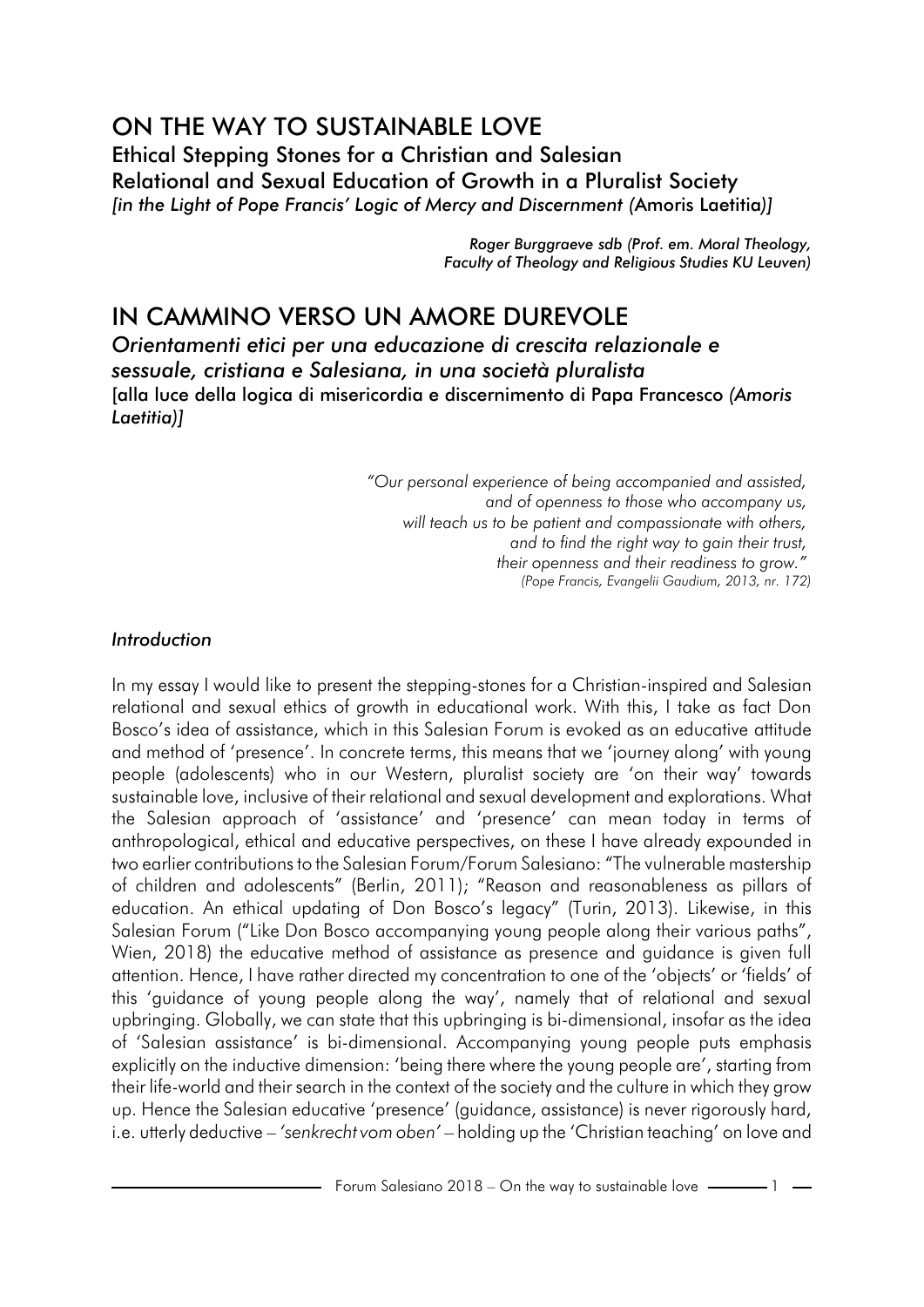sexuality before them. Honestly and uninhibitedly – without fear or spasm or suspicion, but indeed realistically – it treads into the life-world of young people, in this case the relational and sexual life-world of young people in our contemporary Western secular, pluralist society. This does not mean, however, that one falls into the trap of laxity, situationism orsociologism. Assistance – one that achieves authentic presence – also has an 'object'-pole, namely a goal or a perspective towards which one can journey and grow. Salesian presence is never a noncommittal presence for no reason but is always pedagogical in nature. Without being intrusive, it is neither neutral nor feeble. It wants very much to guide young people properly, starting from where they stand, in the direction of that which is worthwhile and meaningful. Or as Don Bosco's adage formulates it astutely: *'buoni cristiani e onesti cittadini' – 'good Christians and honest [fair, virtuous] citizens'*. On the level of relationships and sexuality, 'covenantal love' as 'sustainable love' is the goal of the journey and the guidance. This, in the awareness that the way towards it for contemporary young people is not without difficulties and challenges that sometimes (or oftentimes) lead to byways or even lead them astray.

This merges directly with my educational-pastoral work with young people aged sixteen years and older, from 1968 up to 2005, in the Salesian youth pastoral Centre *'Eigentijdse Jeugd'* (Youth Today) in Dilbeek (Brussels). This engagement ran parallel with my academic assignment in moral theology at the Catholic University of Leuven, where I lectured among others on 'relational, sexual and family ethics' at the Faculty of Theology and Religious Studies KU Leuven and at the Institute for Family and Sexuality Studies (Faculty of Medicine KU Leuven). Hence the cross-fertilisation between practice and reflection. In my dealings with young people at the end of the 1960s and the beginning of the 1970s, I quickly discovered that in their discoveries and explorations of relationships and sexuality, young people no longer followed the path laid out by Catholic teaching (which I in my own upbringing had accepted as self-evident). In our educational-pastoral work we asked ourselves how we could 'assist' and guide them to grow in the direction of what Catholics consider as the ideal of human sexuality and love, notwithstanding – or perhaps even by means of – the digressions that young people made, influenced as they were by increasing 'emancipatory' trends within a society that was growing more secular. It was certainly a struggle, with ups and downs, to avoid ending up in two extremes: either into deductive harshness or into inductive relativism. This is the reason why John Paul II's idea on the ethical 'law of gradualness' (cf. infra) was a true discovery for me and offered a possibility for developing a 'relational and sexual ethics of the achievable for young people on the way', without renouncing the Christian view of what is 'desirable,' or abandoning young people (and all people) 'on the way'.

I would like to concretise this ethics and upbringing of growth, as an expression of the Salesian heritage of assistance as 'accompanying presence', on the basis of the view of Pope Francis, who in his post-synodal apostolic exhortation *'Amoris Laetitia'* (The Joy of Love)  $(2016)^1$  brought to fruition the work of the double synod on the family  $(2014 \& 2015)$ . It turned out that he not only chose to present the insights of the synodal process during the preparation (cf. the Questionnaire of 2013) and the two synod sessions but likewise to add his own considerations and elaborations as an invitation for further reflection, dialogue and

<sup>&</sup>lt;sup>1</sup> Post-synodal Apostolic Exhortation 'Amoris Laetitia' of the Holy Father Francis to Bishops, Priests, and deacons, consecrated persons, Christian married couples, and all the lay faithful on Love in the Family, Rome, Vatican Press, 2016. Further cited as: AL.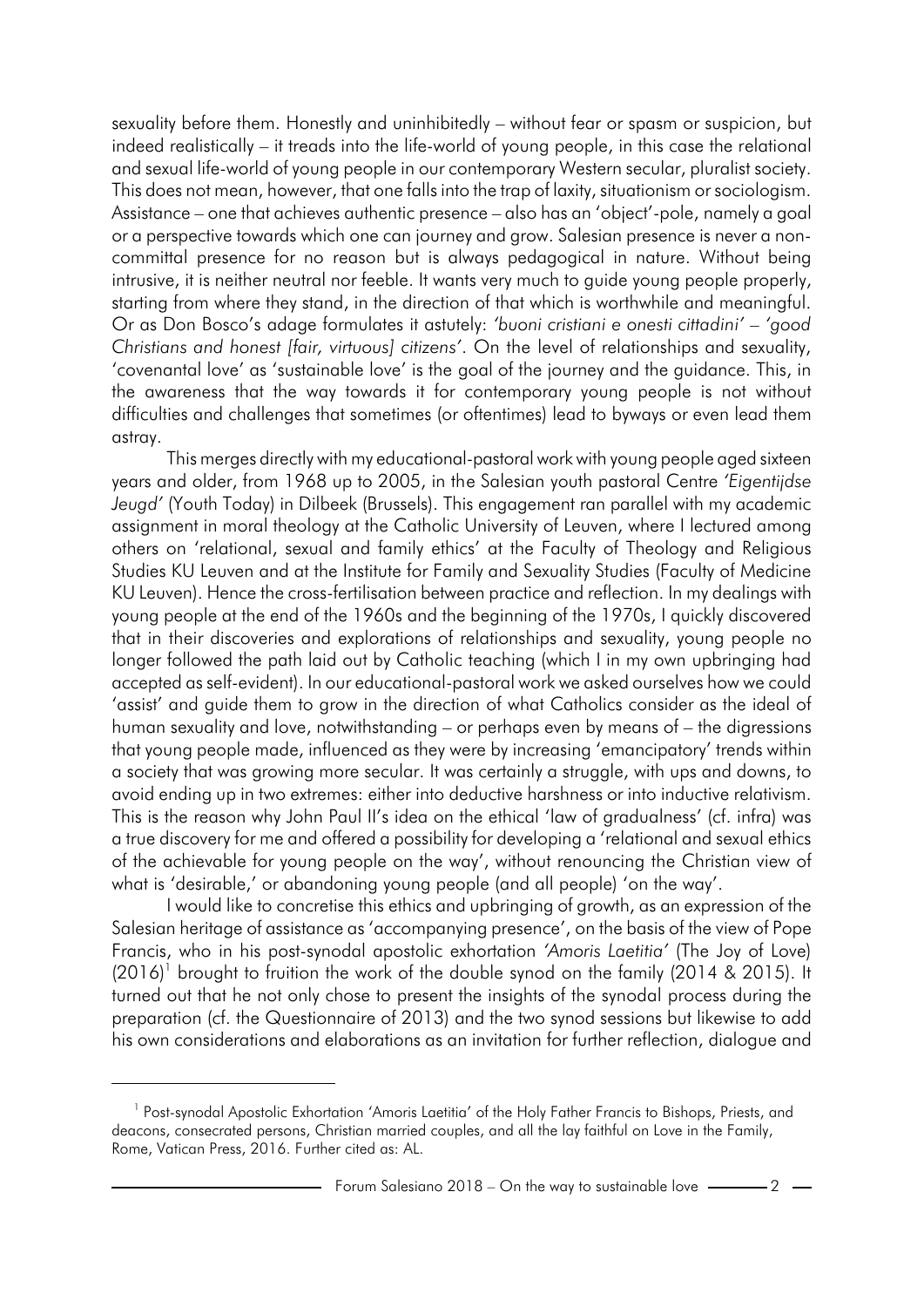pastoral practice (AL 4). The exhortation contains a double challenge. Firstly, to express and deepen our Christian thinking on marriage so that the identity and quality of our catholic sexual education becomes more accessible in an evocative language (AL 36-37). And secondly, to reflect on the problematic that is evoked by so-called 'irregular' sexual and relational behaviors, such as pre-marital sex; pre-marital, pre-conjugal and non-marital cohabitation; merely civil marriage, remarriage after divorce, or a new relationship without legal recognition (AL 53, 78, 293). We take both challenges to heart, namely to develop an ethics of growth and discernment as a Salesian concretisation of what Pope Francis calls the "logic of pastoral mercy" (AL 307-312), in particular for the so-called irregular forms of sexual behavior and intimate relationships among young people, in the light of conjugal covenant and sustainable love as literally 'pro-vocative' – calling forward – perspective of growth.

# 1. 'Integral love' as the 'human desirable' or 'meaning-ful'

We want to give shape to what the Second Vatican Council called "a positive and prudent sex education", to be imparted to children and adolescents "as they grow older", with "due weight being given to the advances in the psychological, pedogogical and didactic sciences" (Declaration on Christian Education *Gravissimum Educationis*, n. 1). We all know that it is not easy to adequately "approach the issue of sex education in an age when sexuality tends to be trivialized and impoverished". We also know that a Christian-inspired, and therefore Salesian sex education "can only be seen within the broader framework of an education for love". "In such a way, the language of sexuality would not be sadly impoverished but illuminated and enriched. The sexual urge can be directed through a process of growth in self-knowledge and self-control capable of nurturing valuable capacities for joy and for loving encounter". The question is, asks Pope Francis, if and how our educational institutions, *in casu* our catholic schools*, "*take up this challenge" (AL 280).

# *1.1. "Unique love of friendship"*

To develop an 'integral sex education of love' we take as our starting point the Christian vocation and ideal – the 'goal-commandment' (*Zielgebot*), 'the human desirable' or 'the meaningful' - of covenantal love, defined by the Second Vatican Council (*Gaudium et Spes*, 12965) as 'community of life and love' (nr. 48), which Francis – following John Paul II – also calls "conjugal charity" (AL 120). It is discussed extensively in the fourth chapter (AL 89 ss), which for him is a key chapter (AL 6). With this, he desires to push through and deepen the shift taken by the Second Vatican Council (AL 67). The conjugal covenant is understood as 'integral love', based on free and informed consent (a qualified yes-word), exclusivity and reciprocity, equality-in-difference, expressive sexual intimacy (AL 142-152), creative fidelity as a way to 'indissolubility from within' (AL 123), a noble openness towards children and responsible parenthood (AL 167, 222), and last but not least social recognition and anchoring (AL 131, 294).

This shift did not occur without any resistance. It began clearly and at the same time hesitantly with Pius XI, who at the outset of in his encyclical *Casti Connubbii* (1930) directed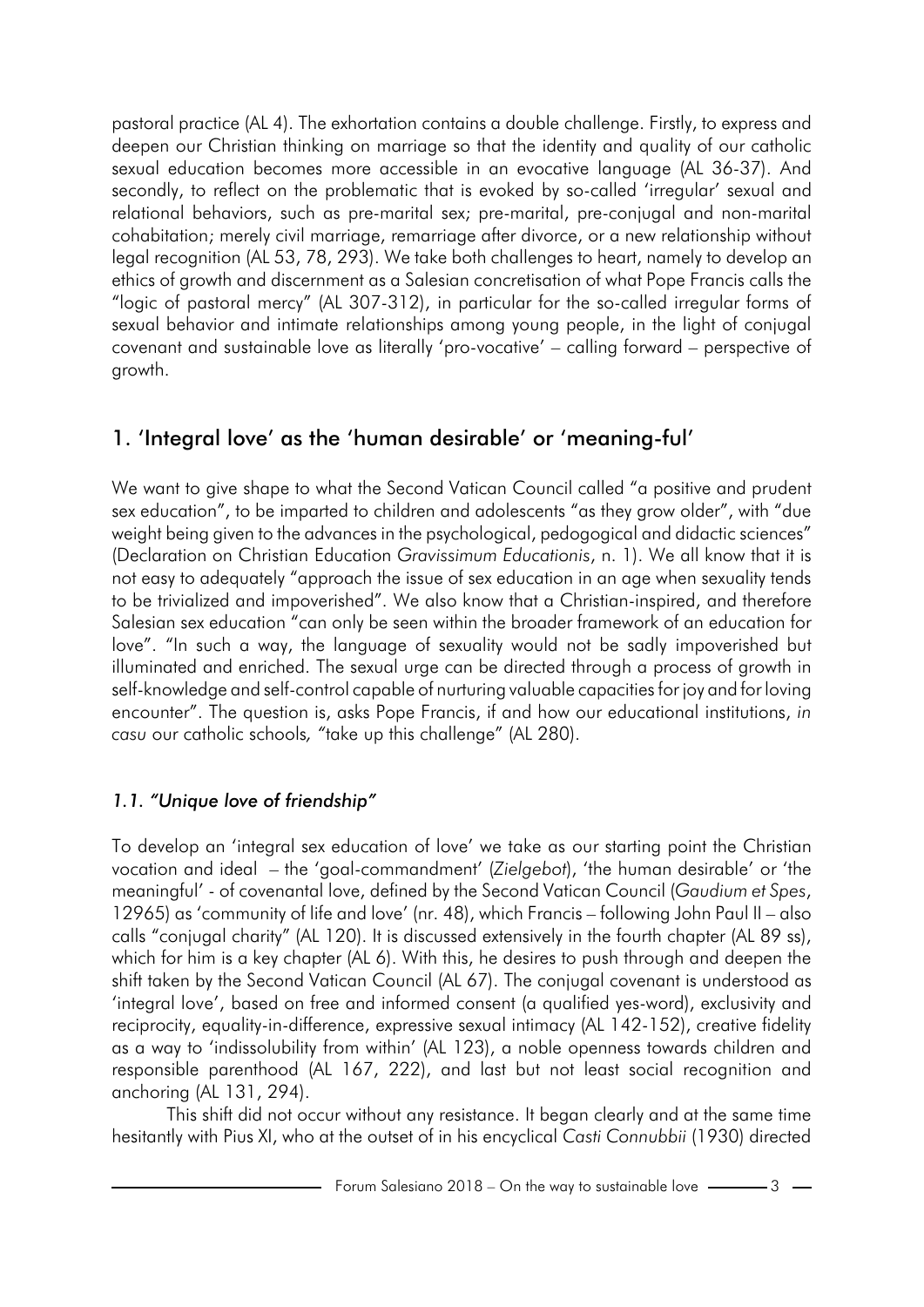all attention to the 'nuptial union' of love (nrs. 43, 56, 101), qualified as 'conjugal chastity' (nr. 22) (cf. nrs. 22, 23, 30, 37, 56, 61, 101, 106, 110, 123). This shift received its definitive direction during Vatican II in the already mentioned pastoral constitution *Gaudium et Spes* (1965). And yet Church thinking after Vatican II remained marked by, so to speak, three glacial erratic blocks from the past, namely (1) the over-emphasis on the institutional aspect with its 'external laws and objective claims', at the cost of that which emerges out of love itself, even the marital institution itself (AL 131); (2) the over-emphasis on fertility as the primary – God-instituted – goal, whereby love, understood as 'mutual help', was pushed to the background as a 'secundary goal' (AL 151, 167); (3) the over-emphasis on the 'oblational' aspect of love, which was also present in *Casti Connubii*, whereby *agapè* as sacrifice can come at the cost of the reciprocity and joy of *eros* (AL 157).

Francis gives his own accent to conjugal charity by interpreting it, in line with Thomas Aquinas, as "the love of friendship" (AL 125, 127, 133), and even as "the greatest form of friendship" (AL 123). In an accessible and engaging commentary on the *Canticle to love* in 1 Cor 13, the Pope sketches how this can take on concrete shape in daily life: love is patient and at the service of others, is not jealous or boastful or rude, is generous, is not irritable or resentful, forgives, rejoices with others, bears all things, believes all things, hopes all things, and endures all things (AL 90-119). Referring to Pius XI in *Casti Connubii* (nr. 23), Francis affirms how this love, "which combines the warmth of friendship and erotic passion, and endures long after emotions and passion subside", permeates all the aspects of married life (AL 120, 215). By linking it with the 'body theology' of John Paul II, he discovers at the same time conjugal love of friendship as an 'incarnated intimacy' that in its expressivity opposes all forms of insatiability, manipulation, subjugation and abuse (AL 153-156). The specific human love is likewise the soul the Christian tradition's preference for marriage as the basis for the family. Furthermore, this 'exceptional friendship' is elevated into a sacrament, i.e. into a sign of God's love for humans and of Christ's love for his Church (AL 71-75). It is precisely this 'love, adequately and integrally understood', that acts as a dam against that which the Pope calls a "culture of the ephemeral" (AL 39). In that culture, both the fear of lasting commitment as well the fear of failure are disguised *and* entrenched (AL 41) and thus blocks "a constant process of growth" (AL 124).

An important ethical implication of this approach is that what stands central are no longer separate acts nor the judgement whether those acts are 'permissible' or not, but rather the 'life form' of the covenantal love out of which they acquire their meaning. The papal approach makes it possible to transcend the code of morals in favour of a code of virtue, i.e. an ethics that puts all emphasis on the dispositions of conscience and will, directed at the 'goal' and the realisation of the covenantal love, wherein the separate acts and behaviors are no more – but likewise no less – than 'means to that goal'.

In his exhortation the Pope points out how important it is to keep on reaching for the ideal of the Christian view on the 'integral love' of marriage we just sketched, not as a yoke but as a gift (AL 62), lofty and attainable: "A lukewarm attitude, any kind of relativism, or an undue reticence in proposing that ideal, would be a lack of fidelity to the Gospel and also of love on the part of the Church for young people themselves. To show understanding in the face of exceptional situations [cf. infra] never implies dimming the light of the fuller ideal, or proposing less than what Jesus offers to the human being. Today, more important than the pastoral care of failures is the pastoral effort to strengthen marriages and thus to prevent their breakdown" (AL 307).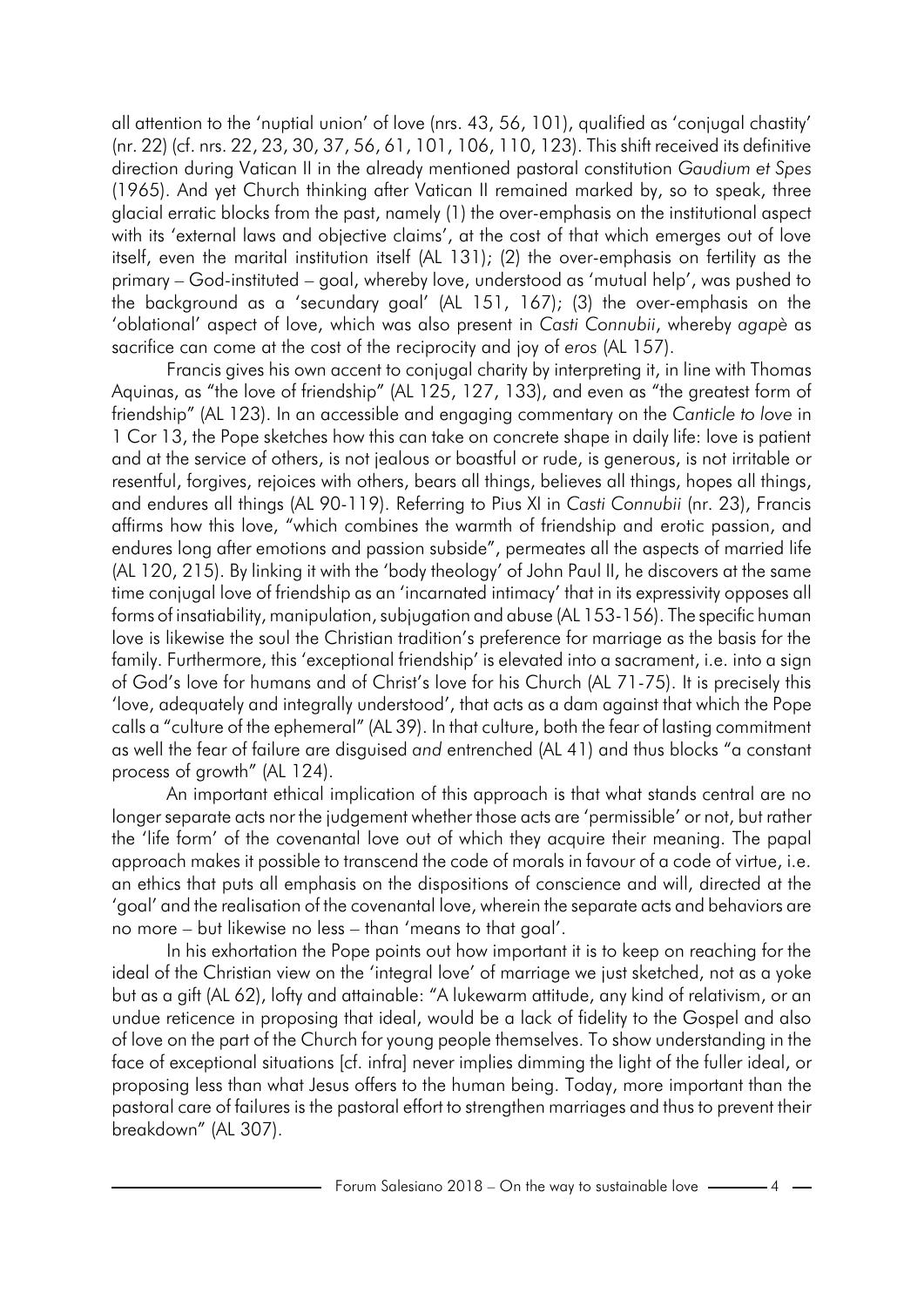A Christian-inspired and Salesian relational sex education is challenged to present the vocation of the covenantal love of friendship in accessible terms, so that the value and the beauty of it is not obscured by a too doctrinal and deductive language. Pope Francis recognizes that the Church – and catholic educational institutions – "find it difficult to present marriage more as dynamic path to personal development and fulfilment than as a lifelong burden" (AL 37). Therefore we need a healthy dose of self-criticism: "We often present marriage in such a way that its unitive meaning, its call to grow in love and its ideal of mutual assistance are overshadowed by an almost exclusive insistence on the duty of procreation. Nor have we always provided solid guidance to young married couples, understanding their timetables, their way of thinking and their concrete concerns. At times we have also proposed a far too abstract and almost artificial theological ideal of marriage, far removed from the concrete situations and practical possibilities of real families. This excessive idealization, especially when we have failed to inspire trust in God's grace, has not helped to make marriage more desirable and attractive, but quite the opposite" (AL 36). Particularly, "a new and more appropriate langue" is needed "in introducing children and adolescents to the topic of sexuality" (AL 281). A qualitative sex education needs, in other words, the 'aesthetics of ethics', using an inviting, youth-friendly and communicative language which provides color and beauty to argumentation. Such an 'aesthetic' expression of an ethically qualified education connects reflection and taste into an interactive unity to 'show and to argue' how beautiful and valuable the 'convenantal love of friendship' can be, without forgetting the imperfection of it – what exactly makes this love dynamic.

## *1.2. To grow in love*

This attention to the 'great calling' of the conjugal love of friendship, however, should not lead to a callous perfectionism. Hence the Pope regularly warns against too idyllic-romantic or abstract-theological conceptualisations on marriage: "It is much healthier to be realistic about our limits, defects and imperfections, and to respond to the call to grow together, to bring love to maturity and to strengthen the union, come what may" (AL 135). That is why the Church, ethics and pastoral care are faced with the challenge to offer no abstract and artificial ideal of marriage, for "this excessive idealization, especially when we have failed to inspire trust in God's grace, has not helped to make marriage more desirable and attractive, but quite the opposite" (AL 36). "Love coexists with imperfection" (AL 113). This applies as well to sacramental marriage: even though as the love of friendship and covenantal love it is an 'icon' and 'tangible sign' of God's love in this world, it still remains an "imperfect sign" of that love (AL 72). In its transparency it also obfuscates, whereby actual marital love never becomes an 'ultimate sign' that embodies God's love perfectly. Precisely this 'sacramental imperfection' invites us "to beg the Lord to bestow on every married couple an outpouring of his divine love" (AL 73).

This idea of essential imperfection likewise implies the appeal to growth, both personal as well as relational. The Pope speaks extensively of "growing in love", both along the way to, as well as within, marriage and in family life (Al 217-221).

He likewise offers concrete suggestions to promote that growth: performing certain daily rituals together, making time ('quality time') in order to celebrate certain moments (e.g. a wedding anniversary) together, to go on retreat together, to embark on a pilgrimage or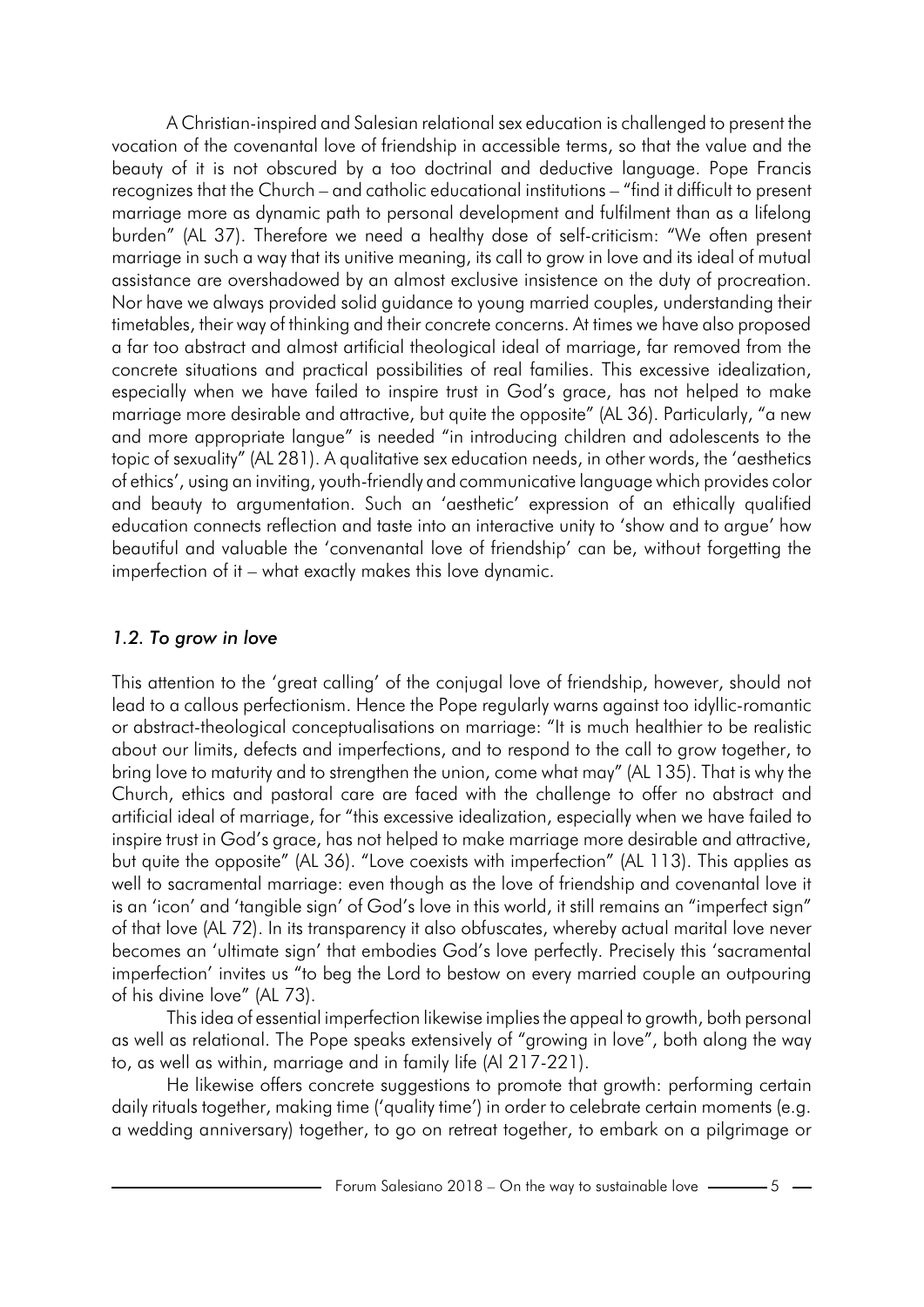journey together and many more (AL 223-230). An indispensable 'tool-for-growth' is conversation, not once but time and time again, as a learning process: "Men and women, young people and adults, communicate differently. They speak different languages and they act in different ways. Our way of asking and responding to questions, the tone we use, our timing and any number of other factors condition how well we communicate" (AL 136). Besides, it is not only about speaking but also about the art of listening: "It requires the selfdiscipline of not speaking until the time is right. Instead of offering an opinion or advice, we need to be sure that we have heard everything the other person has to say. This means cultivating an interior silence that makes it possible to listen to the other person without mental or emotional distractions" (AL 137).

In this process of growth that usually does not evolve in a straight line, the unavoidable difficulties and crises should not be avoided either. Some crises are singular, particular to this couple or to persons (AL 236), others are typical of almost every marriage (AL 235). Crises are not only a challenge but also an opportunity (AL 232), on condition that they are not suppressed in self-deceit, self-defence (AL 233) and "retreat in craven silence" (AL 234) or in self-sacrificing altruism. And on condition as well that they form the starting point for an honest and constructive dialogue, including negotiation, without demonising the other, but also without minimalizing the problem. For that purpose, the help of a 'third party' can sometimes be necessary, namely that of an experienced spiritual adviser or therapist, or of "experienced and trained couples" (AL 232).

The exhortation likewise pays attention to the transformation of love through time. In a lasting love, the duration itself has an important impact in the sense that relationships today last four, five or even six decades. Throughout that long time, partners remain the same to each other *and* they change as well, just as their relationship and intimacy also evolve (AL 163). Just about everything changes through time, and that has its impact on the way in which they 'see' each other and 'love' each other. Renewing the choice for each other throughout these changes is necessary. On a daily basis does one need to exert effort not only to preserve but also to strengthen the bond of love (AL 164).

### *1.3. From 'irregular' to 'heterodox behavior' and 'sustainable love'*

Before developing a 'growth-ethical' approach of the so-called 'irregular' sexual and relational behavior of young people 'on their way', we want to conclude the first part of our essay by a critical remark about the traditional concept of 'irregular' or 'deviant' behavior itself.

Honesty requires that the so-called 'irregular' behaviors can be expressions of a personal choice and conviction. In the 'Questionnaire' (2013) that preceded the double synod on the family, particular attention was paid to that point. And in numerous regions, particularly in Western societies, it turned out that a not so small group, even a strong majority of Christians, no longer followed the Church standpoints on sexuality and cohabitation before marriage, non-marital forming of families, contraception, homosexual relationships and commitments, as these were articulated in the *Catechism of the Catholic Church* (1992, nrs. 2351-2356), without thereby giving up the preference for marriage and family. In his post-synodal exhortation as well, the Pope acknowledges that divergent opinion, albeit with hesitation and then still formulated in the negative, in the sense that – in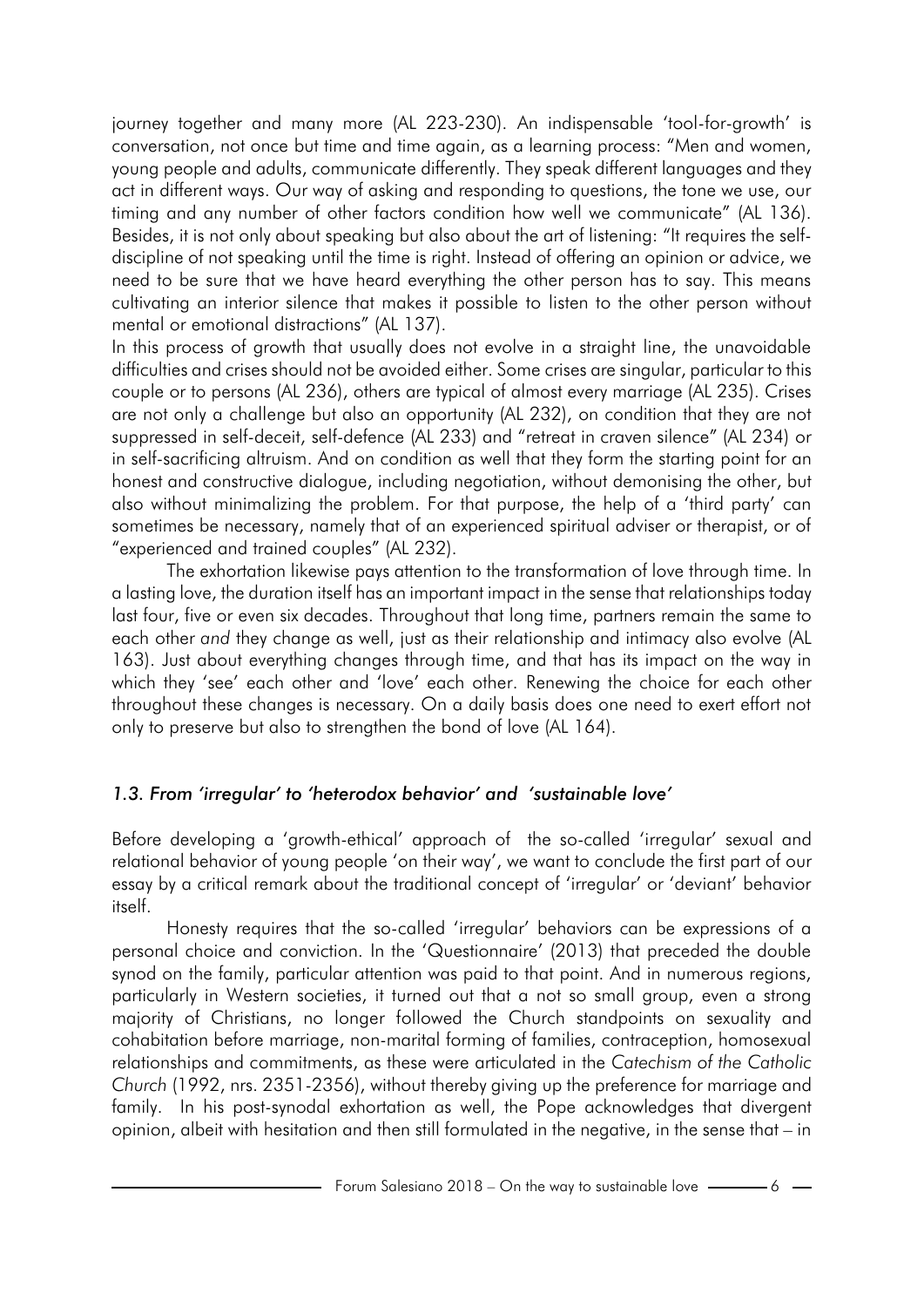case one knows the Church's view – one does not recognise its value (AL 295, 297, 301). If in pastoral care, however, one wishes to do away with a condescending and clerical Church, then one will have to choose resolutely for a community of mature and able believers who out of shared evangelical convictions on the level of ethics may possibly judge in a different manner on the concrete applications of the fundamental values and orientations, without thereby having to qualify themselves as 'bad Christians' or as 'bad people' – such suspicions and reproaches still arise all too often in the discussion between progressives and conservatives. Therefore, it is more correct to label the above-mentioned intimate behaviors and relationships as 'heterodox behaviors', as far as they express 'lived convictions' and thus contrast in vision with the 'orthodox' view of the Church. Then 'deviant behavior' becomes 'heterodox behavior'. Precisely these 'lived convictions', considered as valid and valuable, challenge current moral theology, pastoral work and Christian, i.c. Salesian, education.

If Church and moral theology, but also projects of Christian (Salesian) education, hope that their view on love and sexuality would still be heard by believers at the base, namely by young people, another paradigm is needed that takes seriously the new lived convictions and acknowledges the quality of the corresponding behaviors. With that, yet another aspect of the new lived convictions is important. They presuppose after all a different concept of human behavior than the traditional act-orientated and static model of the catholic moral doctrine, that one-sidedly focuses on judgement on individual acts 'in themselves', detached from any integration within a broader meaningful whole. Partners, for example, experience certain relational choices and sexual behaviors not as acts in themselves, but as part of a comprehensive way of life that furthermore unfolds itself as a process of growth. Hence our plea for the concept of 'life form' wherein the distinct options, acts, behaviors and styles of interaction are not only integrated but derive from that their meaning and value as well. This thereby concerns a qualitative life form that realises and approaches meaningfulness. This has a direct link with the Christian striving for perfection: the progressive appropriation, knowledge and experience of love in its fullness in the distinct domains of life.

On the intimate-relational level, it became clear above how the Christian tradition gives preference to the life form of the conjugal covenant of 'love of friendship' as the basis for the family. To do justice to the heterodox behaviors mentioned above, and to the possible qualities they bear within themselves, we suggest an 'enduring relationship of love' as a life form, which is mirrored, on the one hand, on conjugal love understood integrally and which broadens, on the other hand, this 'love of friendship' into an intimate life relationship that is based on free and informed consent, exclusiveness and reciprocity, equality in difference, non-violence and authentic intimacy, creative fidelity. These manifold, distinct and at the same time intertwined dimensions can never be reduced to one single act or choice. In other words, it is about a life form wherein all sorts of relational and intimate decisions, practices and styles of interaction with each other are linked and integrated, in order through time – as a narrative and as history – to substantiate itself.

On the basis of this concept of 'enduring relationship of love' it is possible to develop a consistent relational and sexual ethics (and education) that is applicable not only to marriage but also to the so-called deviant and heterodox intimate relationships of all kinds: heterosexual and homosexual relationship; pre-, non- en post-marital forms of intimate love and cohabitation. Of course, this emphasis on a consistent sexual and relational ethics should in no way lead to the axiological equalization or levelling of all intimate relational and cohabitation life forms with marriage. But, without denying the essential differences, the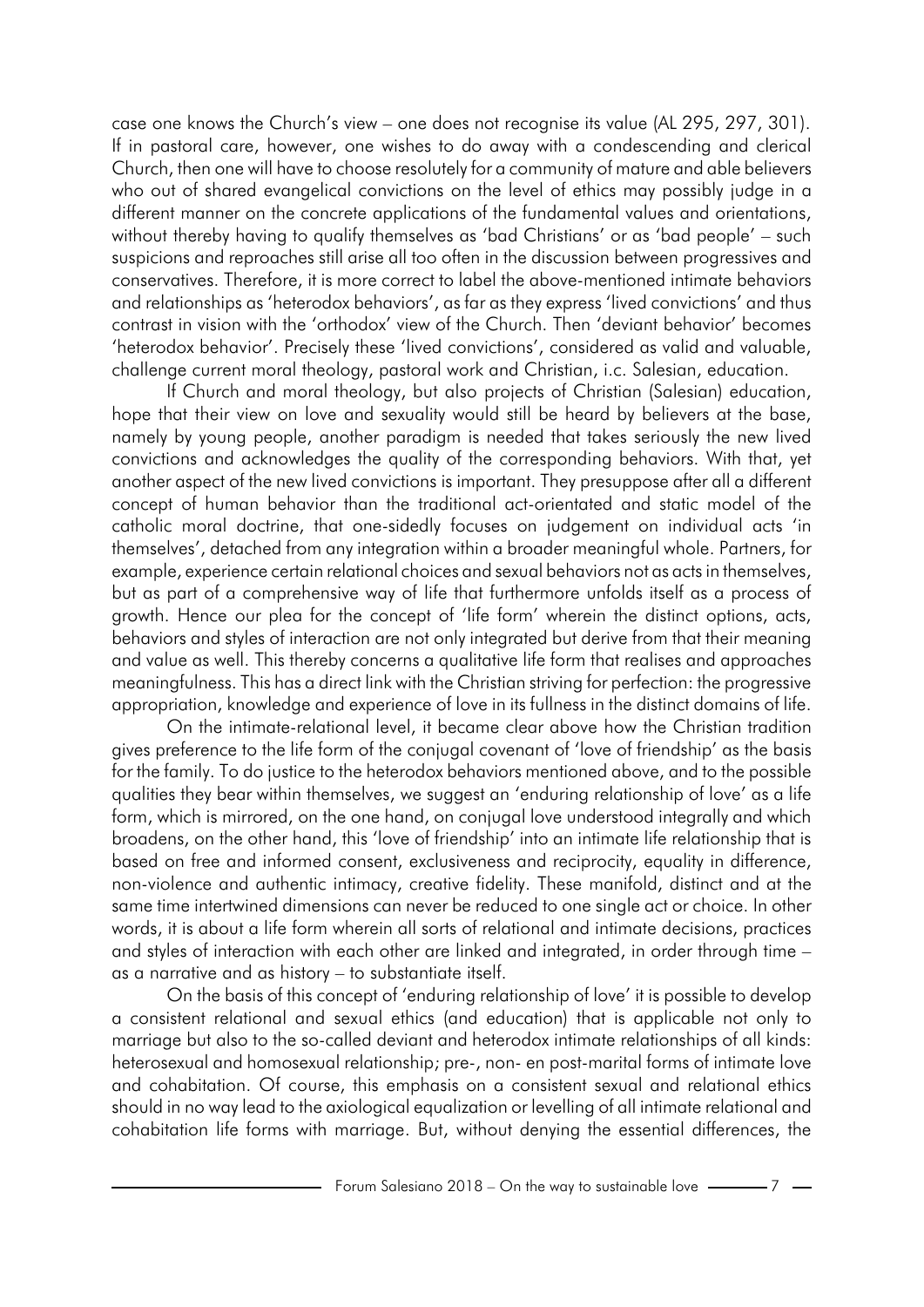qualitative similarities have likewise to be acknowledged. That is why a Christian (catholic) ethics, that also wants to be educational and pastoral, is faced with the challenge not only to develop orientations and rules for those who experience marriage according to the 'Catholic Book' – or the 'Christian Book' - but likewise for those who enter into a different form of intimate, enduring relationship. Because the Gospel ethics is proclaiming an ethics of love, no other relational ethics is valid for heterosexuals and homosexuals, just as no distinct relational ethics exists for those who live in pre-, non- or post-marital cohabitation.

# 2. A growth-approach for young people 'on-the-way'

This attention to relationship-growth in general likewise invites us to reflect on particular situations of fragility and brokenness (AL 296), and on the development of a "logic of mercy" (AL 307). Considering the preference for marriage (as the basis for the family), it is not surprising that the papal exhortation pays attention to those forms of relationship that are situated 'in the vicinity' of marriage. They are called "irregular situations" (AL 296-300), an expression that sounds rather denigrating to contemporary ears. We have summed them up at the outset of this article: forms of pre-marital and pre-conjugal cohabitation; non-marital cohabitation or being merely civilly married, whether or not this includes forming a family; new relationship or civil remarriage after divorce (AL 53,78, 293-294). Because our approach wants to be educational, we will turn our focus on the sexual and relational practices of adolescents, and on their challenges related to guidance, where we make the choice for the path of mercy and educational and pastoral "accompanying, discerning, and integrating" (title of Chapter VIII in AL): "Here I would like to reiterate something I sought to make clear to the whole Church, lest we take the wrong path: 'There are two ways of thinking which recur throughout the Church's history: casting off and reinstating. The Church's way, from the time of the Council of Jerusalem, has always been the way of Jesus, the way of mercy and reinstatement… The way of the Church is not to condemn anyone forever; it is to pour out the balm of God's mercy on all those who ask for it with a sincere heart… For true charity is always unmerited, unconditional and gratuitous' (Francis I, *Homily at Mass Celebrated with the New Cardinals* (15 February 2015). Consequently, there is a need 'to avoid judgements which do not take into account the complexity of various situations' and 'to be attentive, by necessity, to how people experience distress because of their condition' (*Relatio finalis* 205, n° 51)" (AL 296).

# *2.1. The law of gradualness (including ánd surpassing deculpabilisation)*

The Pope pleads unambiguously for a growth-approach. He is very much aware that all sorts of motives are at play in the choice for premarital or mere cohabitation, or for only getting civilly married. At times resistance in principle against the institution of marriage and against every form of institutionalisation play a role. At times this resistance is based on rather practical reasons, for instance because a full-scale wedding ceremony is too expensive. It is important not to conflate all these backgrounds and reasons.

Hence the Pope also appeals to the idea of John Paul II, namely the "law of gradualness" from the post-synodal exhortation *Familiaris Consortio* (1981) (FC): "a step by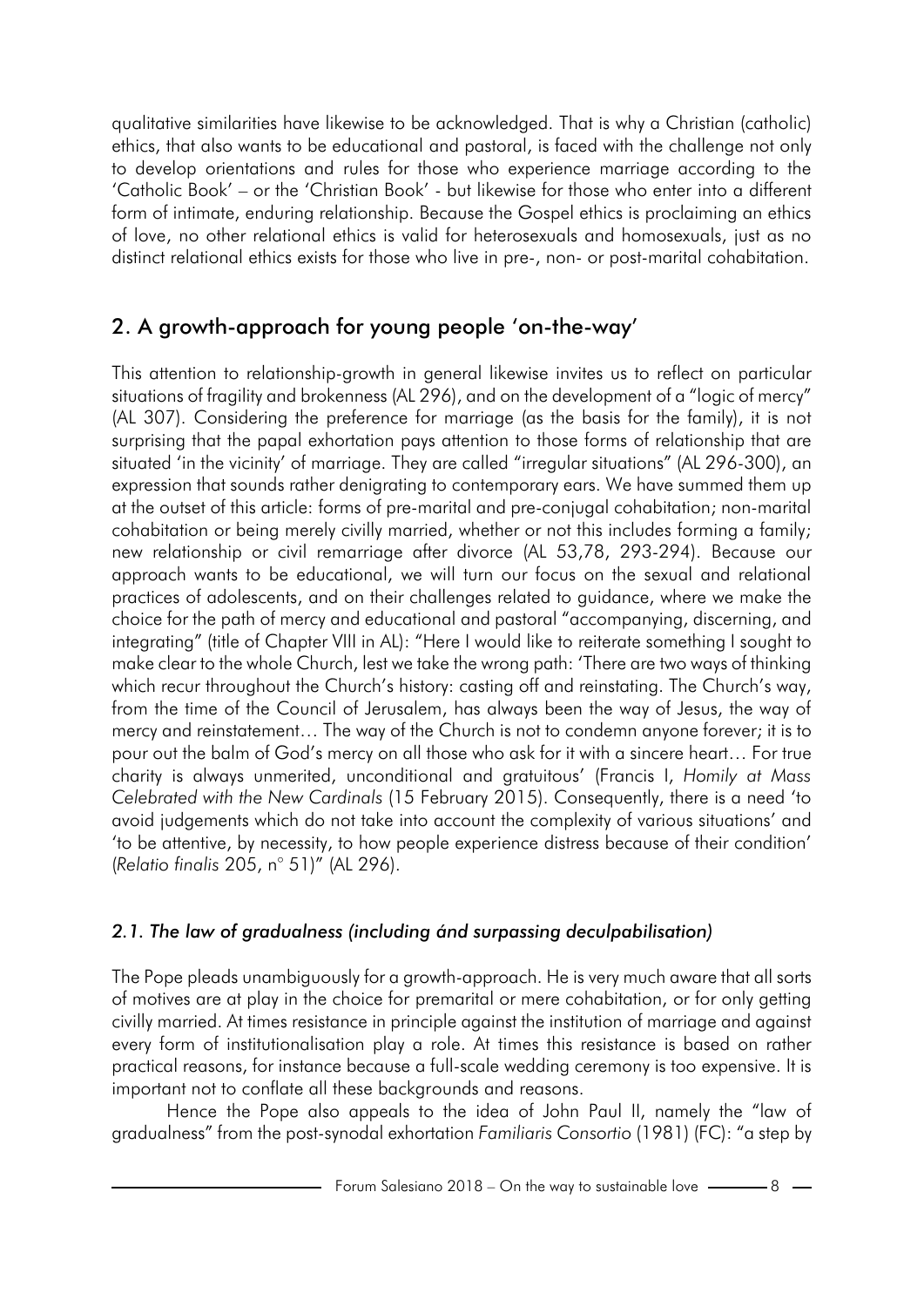step and increasing progress" of married couples in their married life, namely in substantiating better and better their relational and familial vocation. The concept of gradualness is based on the conviction that the human person is an historical being: "Man, who has been called to live God's wise and loving design in a responsible manner, is an historical being who day by day builds himself up through his many free decisions; and so he knows, loves and accomplishes moral good by stages of growth" (FC 34, par. 3). From the beginning of *Familiaris Consortio,* a dynamic vision on growth is promulgated, as in the paragraph "Gradualness and Conversion": "What is needed is a continuous, permanent conversion which, while requiring an interior detachment from every evil and an adherence to good in its fullness, is brought about concretely in steps which lead us ever forward. Thus a dynamic process develops, one which advances gradually with the progressive integration of the gifts of God and the demands of His definitive and absolute love in the entire personal and social life of man. Therefore an educational growth process is necessary, in order that individual believers, families and peoples, even civilization itself, by beginning from what they have already received of the mystery of Christ, may patiently be led forward, arriving at a richer understanding and a fuller integration of this mystery in their lives" (FC 9, par. 2).

This approach recognizes and affirms the by now well-known insights from the human sciences that help us to understand dynamically the person. By applying the concept of 'dynamism' to the human person, the ideas of existential time and narrativity are introduced. We can call this "the parameter of time", or rather "the parameter of temporality": it is not about objective and matter-of-fact time, but about the personal and existential perception of time (cf. Bergson, Heidegger). In a person's past, we encounter already existing elements that should be understood not only as conditioning factors (that can possibly limit one's freedom and responsibility) but also as potentialities and challenges. A person always has a story about that which has already happened, about experiences that characterise one's here and now – and also one's future. Some of those experiences are easily recountable, others have disappeared into the past, although they remain slumbering. They return by means of certain events and we have to relate to them. By recalling and recounting those previous experiences, we express who we are, *and* we discover meanings that are interesting for the future as well. This finds an echo in Paul Ricoeur's idea of dynamic narrative identity. We need to integrate new events into our life story, whereby they also create new meaning and 'inducements' for the future. Not only does the future flow forth from the past, it is also active in the present as new possibilities, dreams, plans, wishes, hope *and* fear – which incite choices and commitment. In that 'planning,' responsibility plays an important role, in the sense that my existence is for me to take up as a project, both as source and goal of meaning. Responsibility is a form of freedom that authenticates itself, or rather that can only authenticate itself in and through time. I am what I am, *and* I am not yet what I am and can be. Hence, the idea of 'trial and error' is essentially linked to the temporality of the life project. The unfolding of one's own project of meaning – in relation to oneself, the individual and social others, and (possibly) the transcendent Other – is a growth process in and through all the vicissitudes of life. The transformation of the person usually does not run along a straight line, but according to different steps and phases that do not follow each other harmoniously. Blockages, relapses, and displacements are possible, with all the overlaps, tensions, inhibitions and hindrances that accompany them. At times, the steps taken are premature or partial, and they bring about a one-sided development of the person. At other times, they make true progress and human flourishing possible.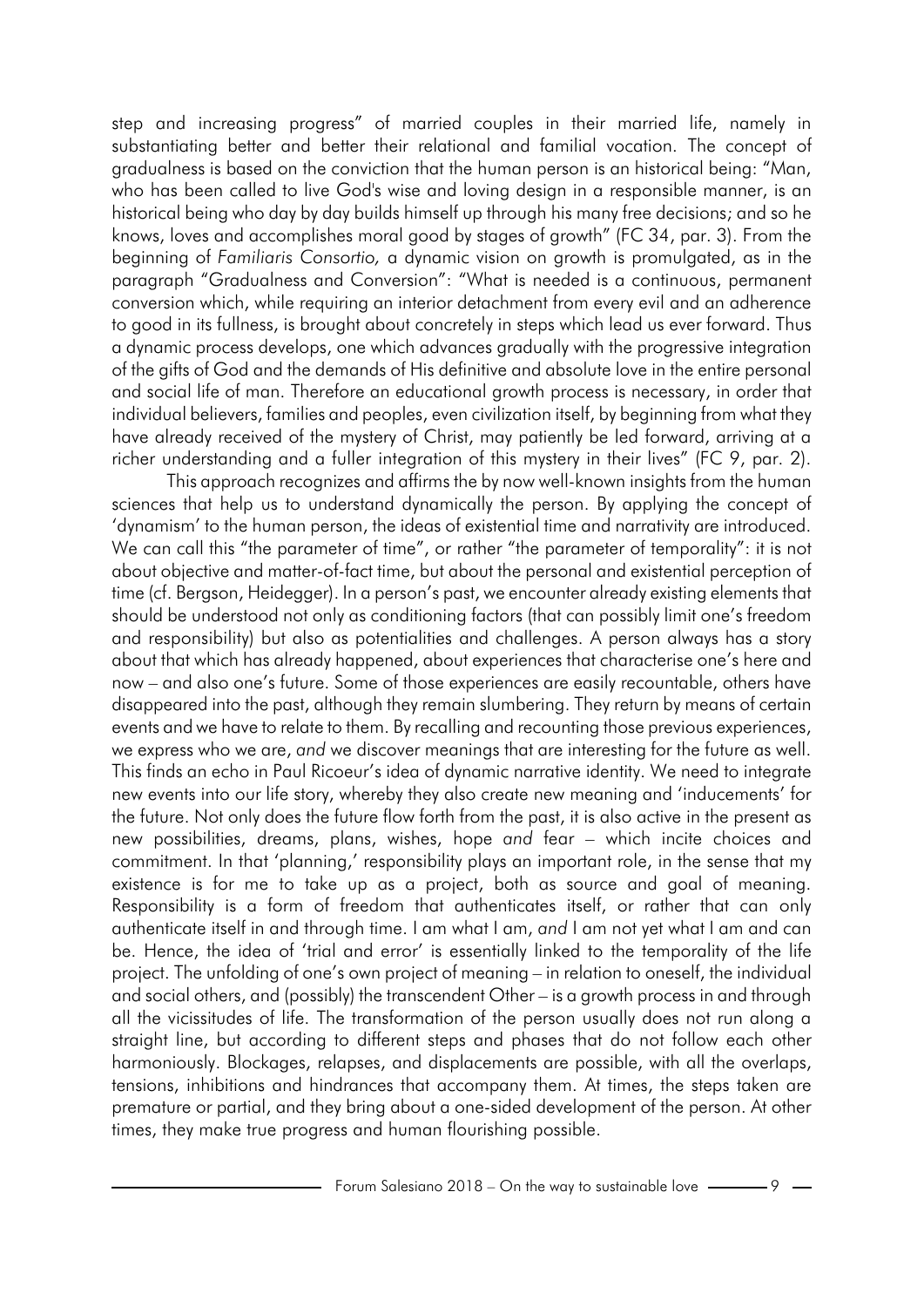However, on the basis of the radicality of the Gospel, introducing a gradualness in the 'law' is out of the question (AL 295, 300): "What is known as 'the law of gradualness' or stepby-step advance cannot be identified with 'gradualness of the law,' as if there were different degrees or forms of precept in God's law for different individuals and situations" (FC 34, par. 4). Here, Pope John-Paul II cites a sentence from his homily at the closing of the Synod on the Family on 25 October 1980. Undoubtedly, the Pope wants to prevent the idea of gradualness and growth from ending up in ethical relativism and laxity, or in a subjectivist situationism. Although it is accepted that people, conditioned by concrete circumstances in time and space, and in personal, social and cultural contexts, do not succeed in realising the moral norm effectively, as a consequence of their internal (personal) or external (contextual) conditions, they are nevertheless faced with the task of striving at least for the realisation of the law or the 'moral good'. This means that the 'goal-commandment' is and remains the integral covenantal love as the soul of marriage (cf. supra). But the logic of mercy has an eye to the way of gradualness that people traverse, confronted as they are with difficulties and fragilities, both personal and familial, social and cultural. In the meantime, the social sciences have made us sufficiently familiar with the psycho-dynamic and socio-cultural processes that condition – not always equally rectilinear – the growth of people, including and in particular in the level of relationships. The path of love is always a story, sometimes with dramatic moments and turning points, going through difficult decisions that have implications for the future and thus require time (AL 296).

In Pope Francis' growth-approach two things come together, namely the 'mitigating circumstances' and the 'seeds of growth'. Already with the exhortation *Evangelii Gaudium* 2013) it became clear that the Pope links the idea of growth with the mitigating factors and circumstances or with the concept of 'deculpabilisation' that he borrows from the Universal Catechism (1995): "imputability and responsibility for an action can be diminished or even nullified by ignorance, inadvertence, duress, fear, habit, inordinate attachments, and other psychological or social factors" (AL 302). There are psychological, social and cultural factors that limit one's decision-making capabilities, and this temporarily or permanently, depending on the life-period or the personality structure of the person in question (AL 301). Then, according to the Pope, one should even no longer speak of guilt and sin, and there even is mention of grace: "Because of forms of conditioning and mitigating factors, it is possible that in an objective situation of sin – which may not be subjectively culpable, or fully such –  $a$ person can be living in God's grace, can love and can also grow in the life of grace and charity, while receiving the Church's help to this end." (AL 305).

For this trust in growth, however, an educational discernment cannot be limited to bring in the mitigating circumstances of deculpabilisation. This is and remains indeed a too negative concept that has an eye in particular for the lack of capacities for freedom and responsibility, whereby qualitative ethical acts also recede or even disappear. Over and against that, a growth-ethics begins to search for potentialities in the vulnerable subject, meaning to say for 'seeds of growth' in one's personality and life-story, out of the (tenacious) belief that these seeds – despite all imperfections and defects – are indeed present and thus can (and must) be tapped. After all, if people are approached only in terms of their fragility, they get labelled 'weak' and 'loser' whereby they get the feeling they only deserve 'pity'. This is a kind of mercy that they do not desire. They want to be recognised in their dignity. They likewise want to be addressed as to their resilience, in the conviction that they bear within themselves not only weaknesses but also strengths.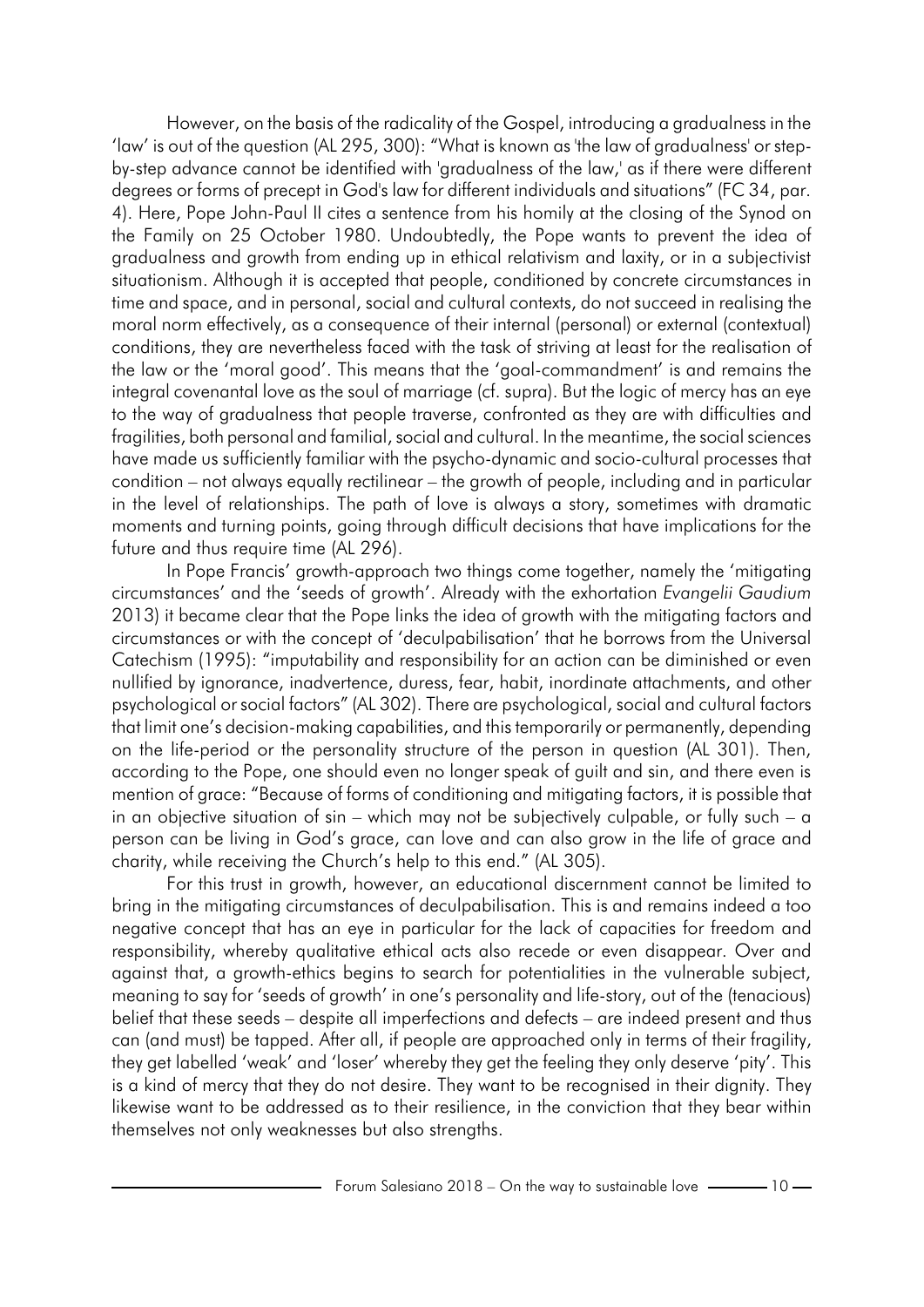Thus, it is right and necessary that the Pope asks that attention be paid to an attentive discernment of "constructive elements" (AL 292, 294) in the so-called irregular situations mentioned earlier, precisely because these elements offer just as many starting points for growth in the direction of the good and the meaningful, *in casu* the covenantal love in marriage and the family (AL 293, 294, 297). In our view on growth-ethics we have marked those constructive elements or 'seeds of growth' as forms of the 'lesser good' *(minus bonum)*. By calling the potential for growth a 'partial good' or 'imperfect good', it is likewise suggested that the (limited) quality of relationship already achieved should not lead to stagnation or resignation: "Still water becomes stagnant and good for nothing", as the Pope paraphrases a folk saying (AL 219). The constructive relationship-elements are building blocks for ultimately constructing a sufficiently lasting edifice, even though an absolutely lasting edifice is not possible. 'Smaller good' implies, in other words, a dynamic perspective that "must remain ever open to new stages of growth and to new decisions which can enable the ideal to be more fully realized" (AL 303). When, for instance, cohabiting couples gradually commit to each other and develop their relationship into a certain stability, borne by a deep affection and the capacity to overcome difficulties, "can this be seen as an opportunity, where possible, to lead them to celebrate the sacrament of Matrimony" (AL 78). Consciously and patiently focus on the 'seeds of growth' in such a behavior, or in the sexual and relational behavior of adolescents, incarnates the educational and pastoral discernment that "fosters human and spiritual growth" (AL 293).

## *2.2. Responsible sex and the 'lesser evil' (minus malum)*

This approach implies, in our opinion, an ethically qualified interpretation of growth-ethics, in the sense that it is both about an 'ethics of the achievable' and about a 'pro-vocative' ethics that calls people – *and* assists them – to go along the way towards the good, namely, meaningful living and loving. To make this concrete, we would like to make use of a paradoxical idea, namely the concept of 'minus bonum' – the lesser or partial good. This concept aims at maintaining the middle point between, on the one hand, the 'lack of good' (implying the idea of *'lesser evil*' or '*minus malum'*, namely the duty to prevent as much evil as possible) and, on the other hand, the *'full good'* or the meaningful (*vere bonum*). In certain situations, where behavior does not correspond to the norm or to that which is desirable, the meaningful, namely, the fullness of love, one appeals to the concept of the 'lesser evil' in order to guarantee, in case of an 'ethical deviation,' at least a minimum of humaneness, for example preventing HIV-infection or other sexually transmitted diseases (STD's), or undesirable and unwanted pregnancies. We can consider this as an 'ethical minimum' that especially ensues from a sense of reality and respect of life. One takes the reality of concrete people just as it is and not as it should be, as the starting point for a first (and sometimes seriously) limited humanization of the situation by, of course, preventing the unacceptable consequences. This can be formulated both positively as 'just sexuality' and negatively as the 'no-harm-principle'. Whatever view one may have on 'meaningful sexuality', in each factual sexual behavior justice must be respected. The negative rule of action 'you shall do no harm' guarantees a minimum of human dignity in situations where the meaningful is only minimally or partially realized.

The utmost minimal responsibility that faces young people who move into intimate sexual contact with their occasional, varying or semi-detached partner concretely consists in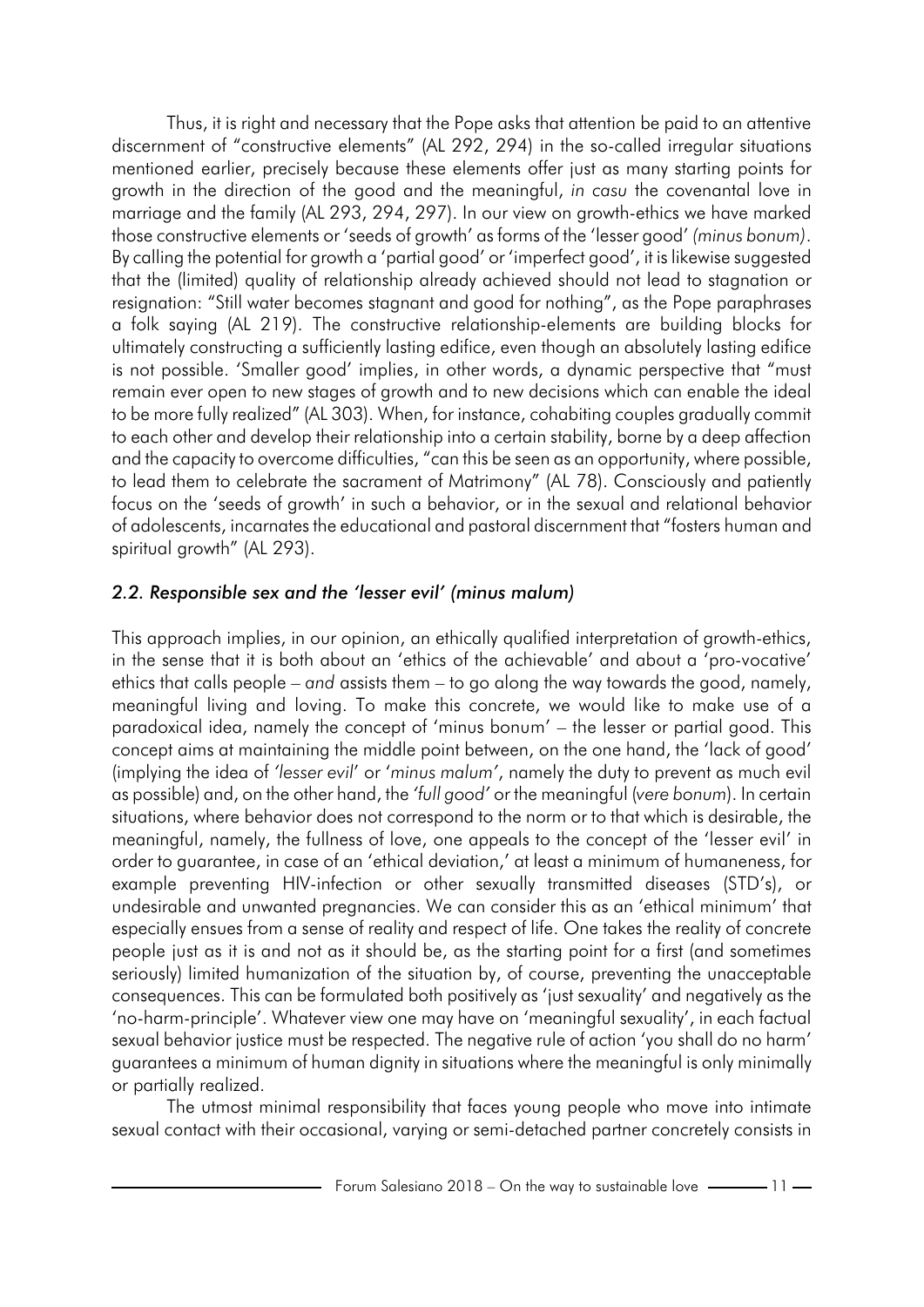taking the necessary efficient measures so that pregnancy, AIDS and othersexually transmitted diseases (STD) and infections are prevented for sure. This is a form of respect for life the bottom line of which is expressed by the commandment 'you shall not kill'. Not only does it require respect towards one's own life and health but also towards those of the partner and of the possible third-person who can be conceived (or infected by oneself or the partner). It is also a form of honesty towards society which is also saddled with the 'consequences' in case one does not take up one's responsibility. This prevention is an urgent moral duty and not a noncommittal advice or recommendation. To maintain the contrary, meaning to say not to speak of such a minimal duty of responsible sexuality, would witness to either a hopeless naiveté and a lack of common sense, or to a far reaching cynicism that pronounces the 'respect for life' only with verbal violence.

'Responsible sex' implies, however, not only the minimum duty towards the prevention of all adverse consequences, certainly when these can seriously damage health or lead to a fatal end, but likewise the task of obtaining information. Individuals should correctly inform themselves about risky behavior, i.e. about the actual scope of their actions and about adequate prevention of unacceptable results of their behavior. Ignorance is a bad adviser. Due to the seriousness of undesired pregnancy and all sorts of infectious diseases, the person involved surely cannot disregard this aspect. However, it is not as simple to determine which information is the most reliable and which information best serves human dignity. That is why society, which is responsible for the general welfare and public health, has a duty towards prevention and information. This can be achieved, among others, via adequate and responsible campaigns and support programs, with respect for privacy, human rights and different ethical convictions and life principles.

In his exhortation Pope Francis recognizes that an adequate "sex education should provide information", but that we have to keep in mind "that children and young people have not yet attained full maturity. The information has to come at a proper time and in a way suited to their age. It is not helpful to overwhelm them with data without also helping them to develop a critical sense in dealing with the onslaught of new ideas and suggestions, the flood of pornography and the overload of stimuli that can deform sexuality. Young people need to realize that they are bombarded by messages that are not beneficial for their growth towards maturity. They should be helped to recognize and to seek out positive influences, while shunning the things that cripple their capacity for love" (AL 281). This implies that a realistic and 'pro-vocative', qualitative sex education has to avoid the two extremes of cramp and violation, trivialization or banalization and excessive prudery. Pope Francis calls this middle way "a healthy way of modesty" – shame without prudery -, "however much some people nowadays consider modesty a relic of a bygone era". This healthy 'modesty' helps us to "defend our personal privacy and prevent ourselves from being turned into objects to be used. Without a sense of modesty, affection and sexuality can be reduced to an obsession with genitality and unhealthy behaviors that distort our capacity for love, and with forms of sexual violence that lead to inhuman treatment or cause hurt to others" (AL 282). This applies mutatis mutandis to the way information is given to young people on means to prevent undesirable pregnancies and sexually transmitted diseases (HIV-infection & AIDS, among others). We must be and remain aware of the implication that the idea of 'responsible and safe sex', with its (realistic and necessary) invitation to protect oneself and others, can lead to "negative attitude towards the natural procreative finality of sexuality, as if an eventual child were an enemy to be protected against" (AL 283).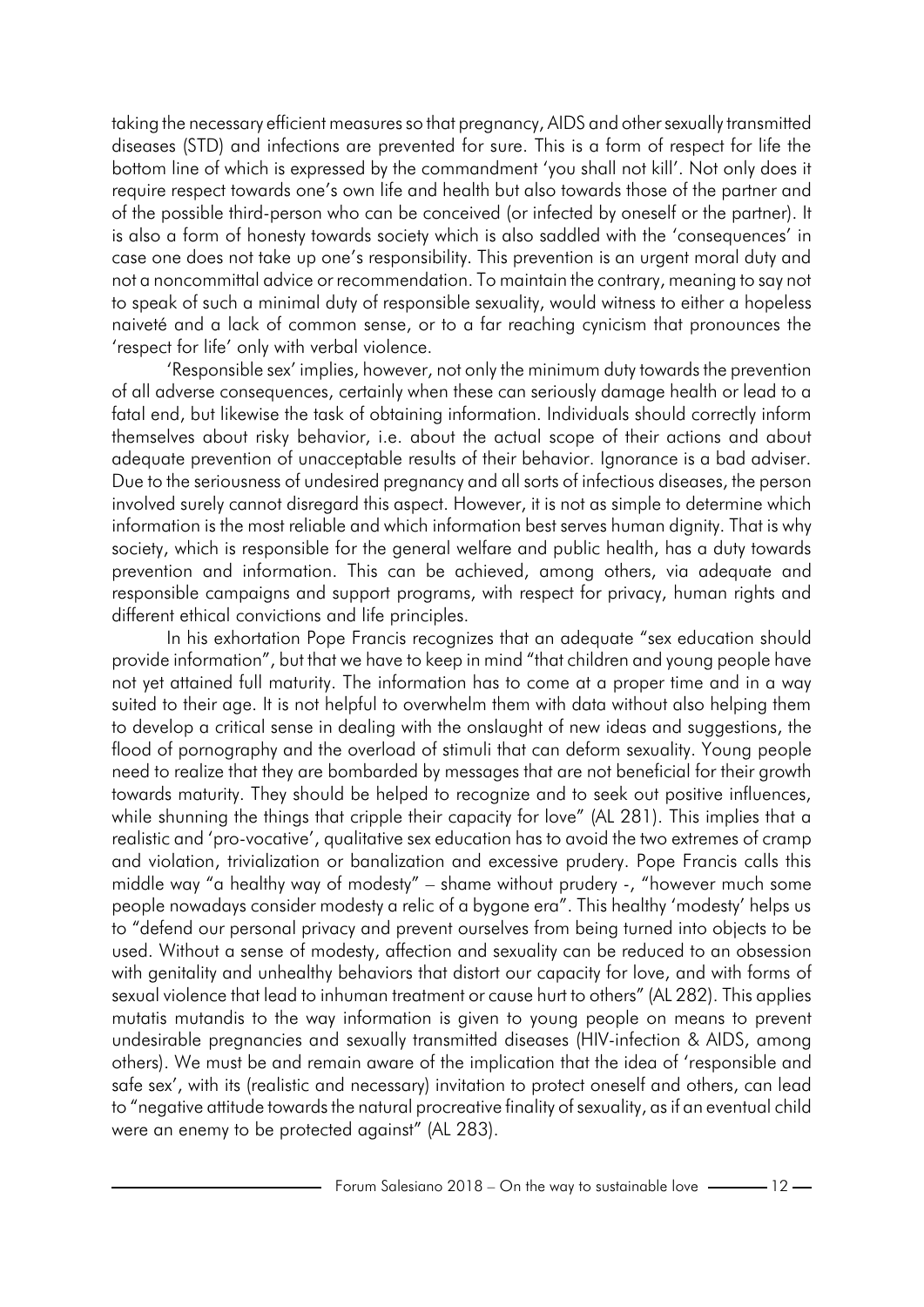However we must recognize that a workable preventive and protective sex only becomes a really 'responsible sex' when one not aptly informs oneself, but also that one is prepared to act accordingly in order to prevent more serious consequences, and thus to take responsibility for what one does, being aware that sex is not just an innocent game. This requires the necessary motivation, what makes (sex) behavior indeed responsible. When the obtaining of correct information is not coupled with sufficient motivation, adequate preventive action will easily fall through. Not only is a 'knowledge of affairs' necessary; there is also a need for 'conviction' and decisiveness in the sexual dealing with others to live up to the safesex-behavior and to refuse non-safe-sex-behavior. At the same time, a constant initiative and perseverance is needed not only to maintain responsible sexual behavior towards possible partners but also to maintain and carry this through when large or small obstacles appear. In this sense this work of motivation can 'slow down' a hasty and sloppy behavior.

The need for motivation, as expression of responsibility, also presupposes the necessary training in assertiveness, namely in the 'art of saying no' when one does not want to have sex, or in the ability to say no to risk-behavior when one does engage in sexual contacts or relations. Young people must therefore be prepared for the implications of sexual behavior so that they would actually learn to take up responsibility for their own actions. In this way, surprises from the first and successive coitus can be avoided. In this regard, some sexologists point to how girls especially should develop a stronger feeling of self-worth and become more assertive towards boys. Naturally, it is just as important that boys commence a similar process of consciousness-raising so that they become cognizant of the actual imbalances and possible male dominance structure of the 'negotiation process' and that they especially learn to take the girls themselves – their experiences, feelings, concerns, and their choices – into consideration. This plea to learn assertiveness presupposes a growing sense of responsibility, which only can be developed in a context of 'healthy modesty' (*pudeur*), without cramp nor trivializing sexuality.

However necessary this 'preventive ethics' may be (, this emphasis on the ethical minimum of avoiding negative consequences cannot suffice. If we concentrate primarily or even excusively on the weighing of the consequences of a particular (sexual) behavior, there is a real chance that we end up in an 'ethics of fear'. Undoubtedly it can be a sign of common sense and a sense of reality that one takes into account the consequences of certain actions in an honest way (cf.. supra). But fear is and remains a negative motivation, while we need – in a context of an "education for love" (AL 280) – a positive and qualitative motivation, including a qualitative initiation and learning process.

Another dark side of the sketched 'ethics of fear' lays in the purely medical-hygienic contention involved especially on the functional level of the 'instrumental values' and pays little or no attention at all to the level of meaning of the 'final or goal values'. Concretely, such a contention provides information ('advice') on the function of the sexual organs and sexual behavior, on the negative consequences that this function can have, among others, on life and health. At the same time, it discusses how these uninteresting results, deadly or otherwise, can be avoided or remedied, for instance how AIDS-infection can be prevented by means of 'safe sex' and an efficient use of condoms. This discourse ('how does it work and how do you prevent it from working'), however, is rather 'reductive', and thus not easily framing within a view on qualitative formation of relationships.

A technical-instrumental approach to the prevention of AIDS (and other negative consequences) easily evolves into a clinical and objectifying view on the formation of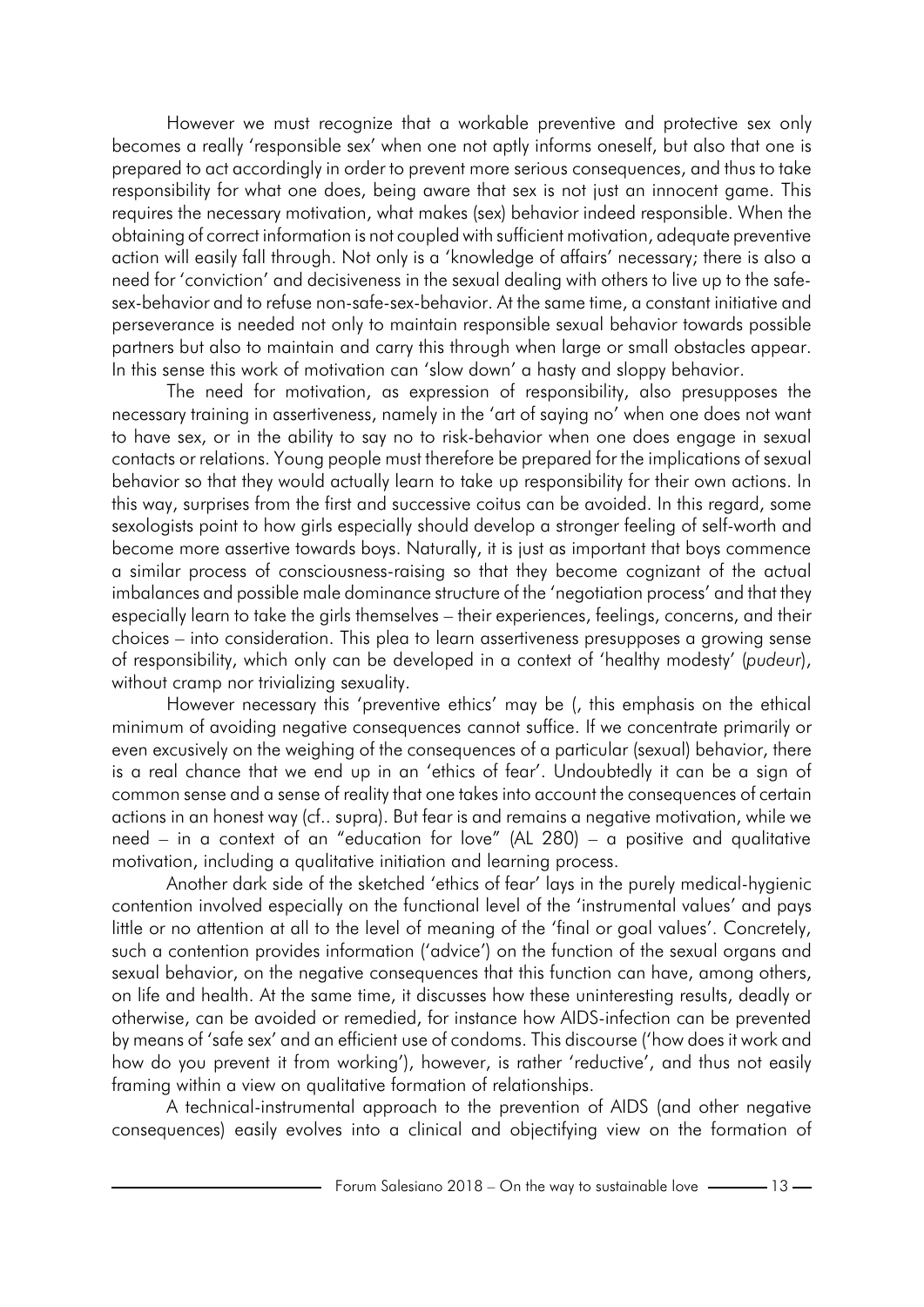relationships and sexuality. By all to surely putting emphasis, in the context of AIDS-prevention for instance, on so-called 'safe' sex, one unarbitrarily runs the risk of reducing sexual experience to a dangerous activity when one has unprotected sex, or to a 'hygienic' function that prevents disease and death when one uses a condom or when one employs so-called 'safe' forms of sexual technique (cf. supra). A technical prevention-discourse, often framed medically, often sees 'no further than the tip of one's condom' so that one loses track of the psycho-sexual and emotional components which make the use of condoms a not so always smooth – and thus risky – learning process. By a merely technical-informative speaking, moreover, the attention for the integral-human meaning of sexual experience and for the quality of human relationships in general are in danger of being lost. This form of 'psychosexual and educational negligence' has nonetheless been frequently present in sex-education projects in school, in youth-training, and in public life.

All this goes to show how an actual upbringing towards competence in relationships and a meaningful experience of sexuality should not start with the AIDS-problematic and its medical and instrumental aspects, neither from, mutatis mutandis, the risk of unwanted pregnancy and 'anti-conception' aimed at preventing this. Preventive realism cannot be the decisive foundation for an humane and humanizing sexual education and ethics which approaches human sexuality as a potential for contact, relationship, solidarity and fertility. As 'good' news, the Gospel also implies as regards sexuality no negative ethics of fear or anxiety, but on the contrary a positive *ethics of love* that 'as the qualitative ethics of human excellence' appeals to 'that which is humanly beautiful', the sensitivity to relationships and the competence in love of every person to give shape to sexual faculties. Even the 'calamity' that ensues from possible immoral or ethically less edifying sexual behavior is, for a Christian inspired education and ethics, rather a summons and challenge to investigate in which way such behavior implies a denial of love, than only to be attentive to pernicious consequences (what, again, doesn't mean that a realistic sex education and ethics should not pay attention to the damaging effects of some sexual practices).

# *2.3. 'Minus bonum': 'lesser good' - 'partial good'*

An ethics of growth has to move beyond 'safe sex' (AL 283), understood as ''responsible sex', towards 'meaningful sex' (AL 142-152). Even if a 'preventive sex education and ethics' may seem realistic and fair, namely to avoid the negative consequences of unwanted pregnancies or AIDS and other sexually transmitted diseases or STD's, a catholic sex education can never be reduced to this so-called 'firefighters ethics' (if your house is burning, you have to extinguish the fire). It is, after all, not sufficient that people 'avoid misfortune'; they also need to grow towards the direction of the meaningful, *in casu* the 'dynamic perfection' (never just perfect) of integral love of friendship. This is precisely what we mean by 'ethics of growth'. There are, as we have already mentioned, many situations where people are not yet capable (and perhaps never will be capable) of attaining meaningful loving. In education and pastoral guidance that are directed towards humane flourishing, it is not enough to achieve the ethical minimum of the least evil so that the gravest negative results are avoided. Rather, one is faced with the challenge of developing realistic growth-perspectives that are suited to them, not only in keeping with their limitations, but also in keeping with their real, albeit, reduced possibilities. In this way, they can reach an attainable quality in a certain domain of life. This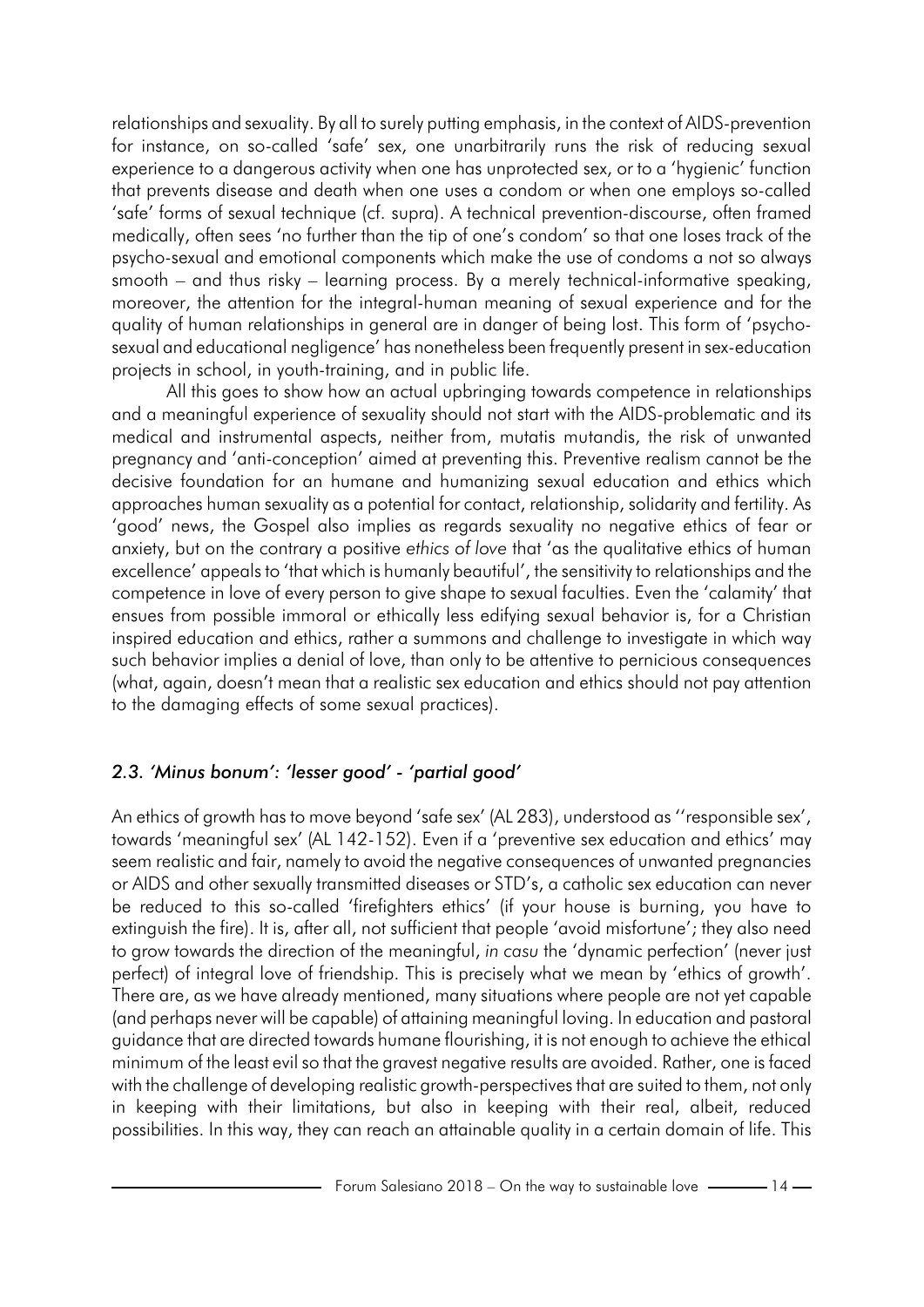growth-perspective demonstrates the 'lesser good': it is not the integrally meaningful, but it is no less the complete minimum of the least evil. The attainable quality moves in between as a 'lesser good', that at times is a *larger* 'lesser good' insofar as it more closely approaches the meaningful, and sometimes a *smaller* 'lesser good' insofar as it retreats from the meaningful or integral love. Taking the image of the glass, the 'least evil' can be considered as the empty glass, while the full glass depicts the meaningful, and the partially-filled glass, the lesser good, namely, partially-filled to the attainable level, conditioned by the subjective and contextual 'circumstances' of persons. By speaking of the 'lesser' or 'partial' good we avoid a relativizing laxity or situationism that treats axiologically all behaviors as the equal. At the same time, we avoid a mere deductive rigorism that – without regard for persons and without mercy – imposes unbearable ethical burdens upon injured and vulnerable people, under which they are in danger of breaking.

### *2.3.1. The lesser good and necessary boundary rules*

How can we now concretely ensure that the idea of the 'smaller good', notwithstanding its noble educational and pastoral intention, does not end up in a 'gradualness of the law', against which John Paul II warns us? For this purpose, we would like to formulate a paradoxical statement, namely that a realistic *and* at the same time qualitatively oriented growth-ethics is more in need of negatively formulated boundary rules or prohibitions, rather than of positive behavioral rules that normatively prescribe a certain action. Such a set of prohibitions are found in the second table of the Ten Commandments, to which John Paul II also refers in the second chapter of his encyclical *Veritatis Splendor* (1983) (VS) with his commentary on the Gospel narrative of the rich young man (Mt 19; Mk 10; Lk 18). The encyclical calls the 'rules' of the second table the "basic prerequisites" for the love of neighbour: "The commandments thus represent the basic condition for love of neighbour; at the same time they are the proof of that love. They are the *first necessary step on the journey towards freedom,* its starting-point. 'The beginning of freedom', Saint Augustine writes, 'is to be free from crimes... such as murder, adultery, fornication, theft, fraud, sacrilege and so forth. When once one is without these crimes (and every Christian should be without them), one begins to lift up one's head towards freedom. But this is only the beginning of freedom, not perfect freedom...'. (VS 13).

Provoked by the young person, being a wealthy 'ruler', asking for the right way to 'eternal' (full) life ["Master, what must I do to have eternal life?" (Mt 19:16) – "Rabbi (Teacher), what good must I do to inherit eternal life?" (Lk 18:18 and Mk 10:17)], Jesus initially protests by rejecting any kind of 'idolatry': "Why do you ask me about wj-hat is good? There is only one who is good" (Mt 19:17) – "Why do you call me good? No one is good but God alone" (Lk 18:19; Mk 10:18). The rich young man is searching for someone who can infallibly tell him what he must do to gain full and perfect life. He is in search of a 'master' or 'reliable guide', 'guru', expert or 'coach', as "an authority who is assumed to be knowning and able" (une autorité suppose savoir et pouvoir) (Lacan), who can 'adivse' or 'prescribe' the right path to full life. But Jesus refuses to step into that role of 'idolized' or 'divinized' Master, not abandoning the rich young person… After the refusal to be for him 'the perfect guru', Jesus continues with the paradoxical assertion: "If you desire to enter into life, keep the commandments" (Mt 19:17). At first sight, one could interpretr this reply as a prescription or rule. But, on closer inspection, it becomes clear the commandments that Jesus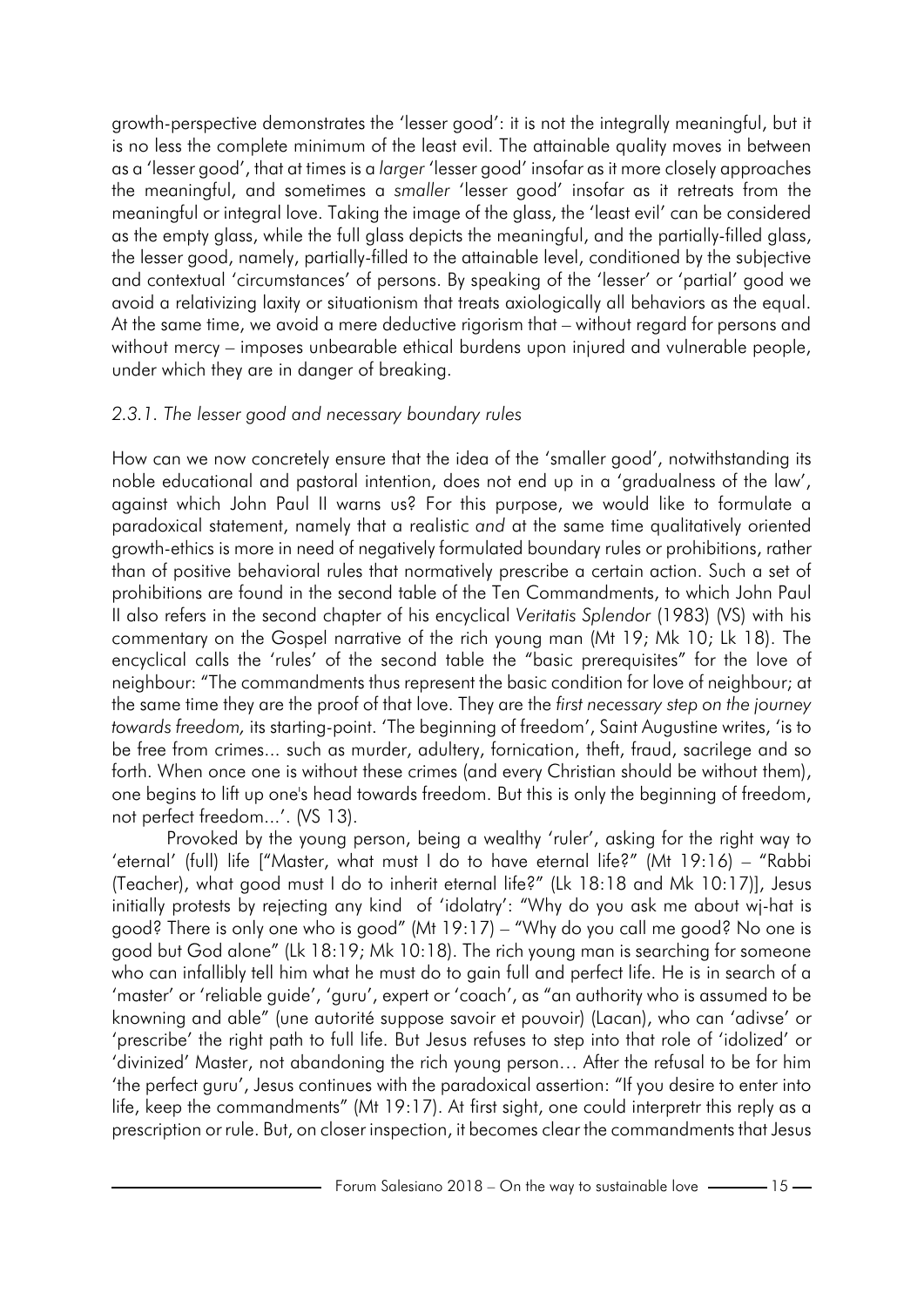cites are actually not commandments but prohibitions, with one exception ('Honour your father and mother', taken from the first table): "You shall not murder"; "You shall not commit adultery", "You shall not steal", "You shall not bear false witness" ("You shall not lie"), and the conclusive, embracing prohibition: "You shall not covet anything that is your neighbour's".

Before we explore how these prohibitions contribute to an ethics of growth and the correct application of the 'lesser good', we must try to discover how ethical prohibitions can lead to the path towards full life. Are not prohibition, negativity, and life, positivity, radical opposites?

As negative formulations, prohibitions sound to us at first as hard, inflexible and inexorable. They directly go against the megalomaniacal dynamism of our desires that want 'everything at once'. Such desires are not only unreasonable in their endeavours, but their internal structure cannot accept any form of hindrance or questioning. That is why it is perfectly 'normal' that we human beings time and again have difficulty with ethics, since through its 'prohibitions' it poses demands before us to which this 'natural' desire, i.e. in its spontaneous dynamism, is not disposed. A prohibition does not appeal to us precisely because it goes against the 'natural' wishes and longings of our heart.

Upon closer inspection, however, a prohibition works more positively than a commandment (or prescriptive behavioral norm). This is precisely the paradox of the prohibition: at first sight the prohibition displays itself as utterly negative, while upon closer inspection it actually works positively. Yet throughout its negativity a prohibition creates more space for freedom and creativity than the commandment (to be understood here as the prescription of a particular behavior). A forbidding, negatively formulated behavioral norm opens the field of human possibilities because it alone delineates the bottom line of the humane. In addition, it does not itself establish and fill in, in a normative way, the humane or the meaningful. In so doing the meaningful acquires a dynamic, unending, trans-normative character.

The unique characteristic of the prohibition is that it appeals to human creativity by closing off the impasses. A quite simple example from the sphere of education can make this clear. Imagine a family with children that go for a walk through a forest. When they end up in a path that splits into five directions, the 'problem' arises as to which path the children will have to take. The parents can tackle this problem in two ways. One option is that they themselves determine which path is best for their children, and they impose this path in a normative manner. With this option they can act directly in an imperative and authoritative way. Most of the time, however, this option concretely incarnates itself in a more indirect fashion. That is, the parents act indirectly by means of enticement and 'aestheticising' the 'best way'. The indirect model allows the parents to try to 'rouse their children's interest' (rather than brutally imposing it). The parents present the path they want their children to take in the most 'beautiful' and enticing manner of which they can conceive. For instance, the parents may tell the children that the largest circus ever awaits them – as a wonderful reward – at the end of the path, and that along the way to the circus they will encounter the most colourful and delightful attractions in all sorts of clowns, artists, acrobats and magicians. By opting for the indirect manner of presenting which path the children should follow, the parents not only present the 'end-goal' as pleasant, but the path itself as well. We can call this an often occurring but not necessary perversion of aesthetics, of which we also recognize its positive significance. Thus, they hope to bring their children, 'without force' as it were, to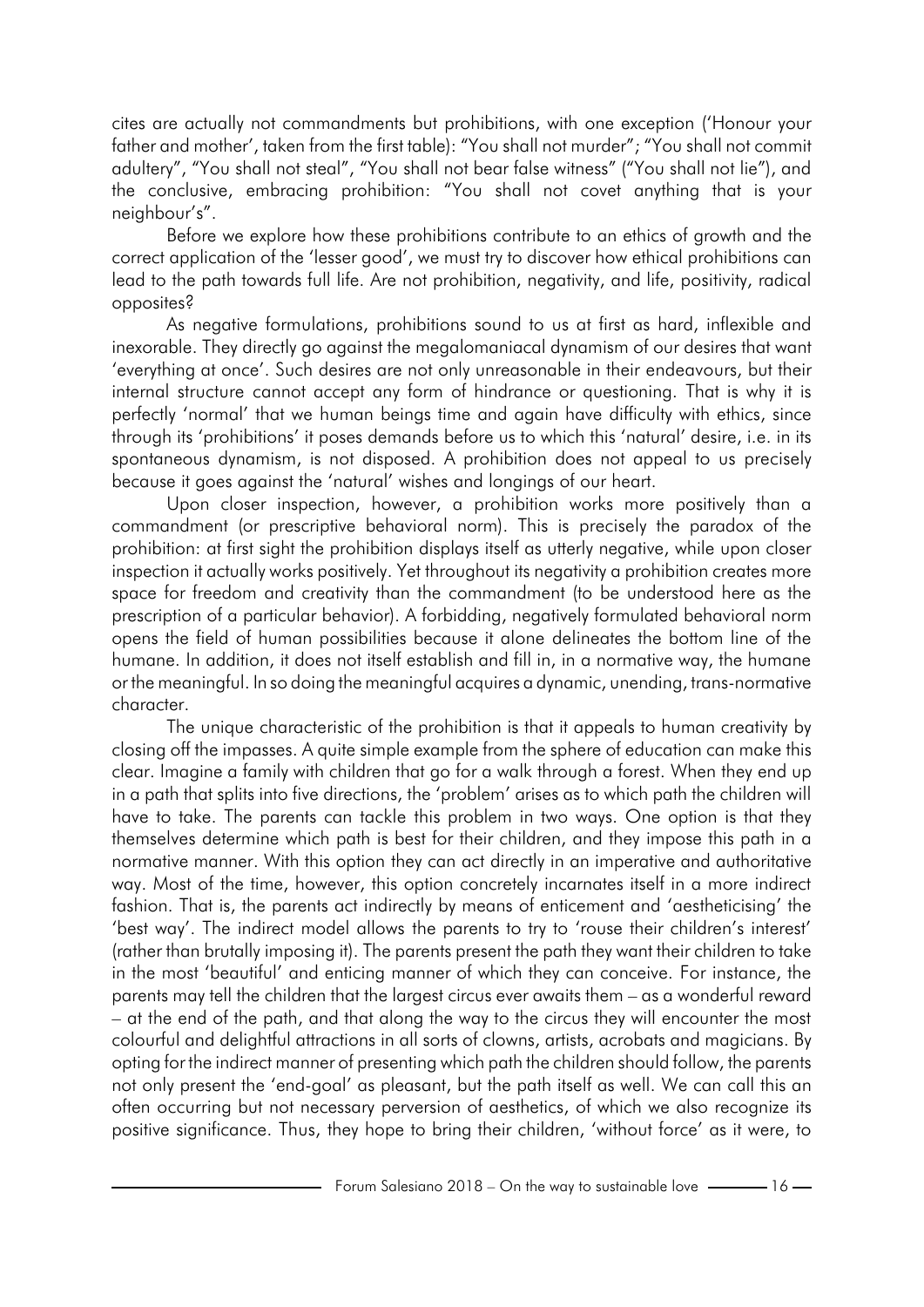choose on their own for what they have determined to be, and described as, the 'best' path. This educational didactic, however, is still based on ideological manipulation, which is why the indirect form of the first option does not constitute another option as such and remains only a permutation on the basic formula of parochial imposition. The indirect form simply camouflages its moralising and authoritarian-imposing character behind the façade of an aestheticized or embellished positive value-attraction. In this way, the freedom of the growing person is strongly limited, if not radically harmed and destroyed.

The other possibility, or authentic second option, consists in a model in which the parents only intervene educationally, when their children are in danger of following one of the five paths which is already known to the parents to be a dead-end road: "Don't you see that the sign says: 'NO ENTRY: DEAD-END ROAD'?" By means of this approach the creativity of the children is not tampered with. To the contrary, the children's creativity is spurred on towards further development, since four other paths lay open as not being demarcated as dead-ends. The children are free to explore these other paths that lead somewhere unknown, but nevertheless somewhere relatively fecund and/or safe. The prohibition does not say what the children must do or what is best for them; it only says what they are not allowed to do so that they do not end up needlessly disappointed, harmed or stranded. In other words, the prohibition only refers to the other paths as possibilities by refusing entrance to the dead-end road, or rather by forbidding it. The prohibition possesses namely 'the virtue of the negative': it prevents us from being a mercenary of the law, meaning to say a slavish follower and executor of the prescription. At the final analysis, abstaining from a non-value, meaning to say not committing an offence, is in itself no merit. Even though this restraint can already entail much accomplishment and effort, still everything else remains to be done. One who has committed no offence still has done nothing – even though he has done nothing wrong.

The prohibition should not be confused in any way with one or the other forms of coercion. It only makes an appeal to the freedom of choice. As (just) a linguistic form it does not effectively hinder a person from indeed opting for the dead end road. A prohibition is the exact opposite of physical, psychological, social or mental coercion. A prohibition, in other words, not only presupposes freedom, but also founds and promotes freedom. Those, however, who disregard the prohibition and still take the dead-end road will surely find out that indeed the choice led to being stranded and that they are now obliged to trace back their steps (if that is still possible, for the 'dead-end possibility' can also be quite lethal, such that no return is ever possible or such that one can no longer 'land on one's feet'). This implies that the prohibition ('you may NOT take this road for it is a dead-end') should not be a lie, but on the contrary, should rest on reliable experiential wisdom.

Applied to the prohibitions of the second table of the Ten Commandments, all this means the following. These prohibitions form the 'basic-conditions' for loving. We need to take this term literally: prohibitions are the indispensable 'conditions' for a meaningful relational and social life, but they do not qualitatively describe or constitute humane relationships and society itself. If they would do so, then they would lay down the surplus, while as a dynamic event it must maintain precisely an open (unending) growth perspective. Prohibitions only open the perspective to the integral excellence of love, without normatively portraying this love according to concrete models and ways of acting. In this sense the prohibitions are only the first necessary stage on the path to freedom and love.

We can also them the channel in whose banks love is entrenched. Concretely, the prohibitions of the second table of the Ten Commandments form the banks that receive the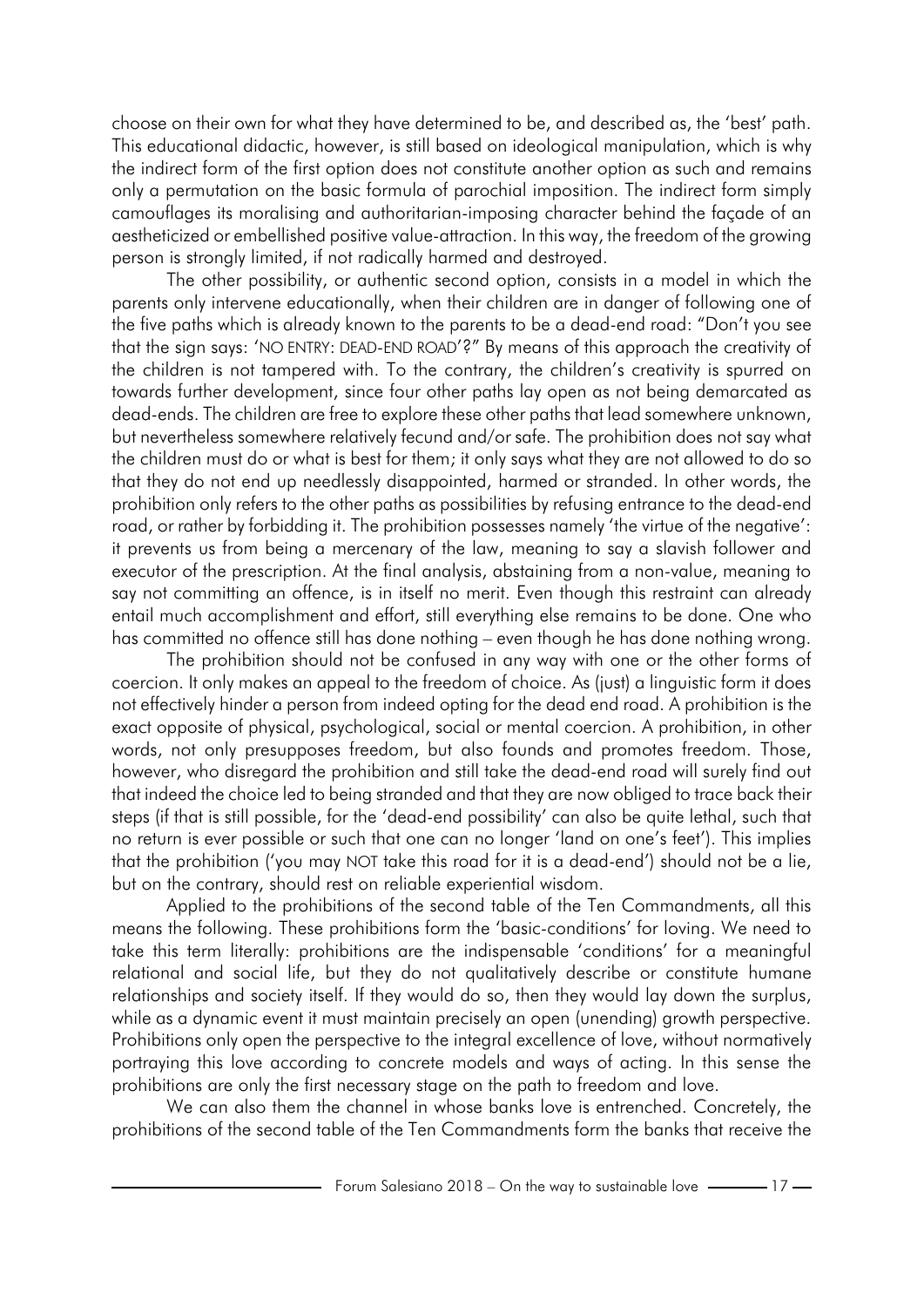water from the river and let them flow abundantly. If the river would overflow its banks it can cause great damage and destruction, or it can degenerate into a swamp in which one would sink… If the water remains within the banks then the river curves along the landscape with its hills and valleys, berths and views. As banks that entrench the river, they also drive along the course of the river without themselves being the source and the force of the river. Desire and its emotion, not the law, is the source of life and love. And so that desire would not turn into wild and destructive passion, it indeed needs the entrenchment of the law to become a river that finds its way to the open sea.

By means of opening the path for freedom, prohibitions also open the path for personal creativity. Such creativity may itself give shape, according to one's own insight and ability, to the value protected and profiled by the prohibition. The prohibition points only to a 'path to death'; as for the rest, it leaves the individual with every opportunity, along with the full responsibility, for discovering and exploring the 'path to life'. To use an image from football: prohibitions draw out only the lines on the football field within which a qualitative football game can be played. They only make possible the football game; of themselves they are in no way the game itself. Even when there are perfect and indisputable game rules, of themselves they do not guarantee a qualitative football game. Even the referee does not offer any certainty for high-class football. He is only there to lead the game in the right direction, and he is after all only 'visible' when an offence is committed. Only then does he intervene to prevent the football game from being affected as such, without concerning himself further with the quality of the game. The referee does not blow the whistle, for instance, to point out to the public the 'magnificent' game of one of the players or of the entire team… For a qualitative football game, more is needed namely good players who under the leadership of a skilled trainer not only develop further their playing capacity but also form together a team with 'spirit'. In the same manner, prohibitions are like boundary rules that draw the lines within which human dignity can be developed, without themselves determining and developing qualitatively this human dignity.

### *2.3.2. Relational and sexual boundary rules*

After this general considerations, we can sketch now more specifically how the boundary rules of the second table of the Ten Commandments qualify the idea of the 'lesser good', in such a way that they indicate valid ethical orientations for growth toward meaningful loving and living. Indeed, in order to be sure that human growth proceeds in the direction of the humane, specific ethical boundaries must be respected. Otherwise the idea of the 'lesser good' lapses into situationism, relativism or laxism. The 'lesser good', presented or accepted as an attainable project, should never be based on killing, lying, theft, adultery, coveting… No quality of love if possible between people when there is violence, mistrust, disrespect for mine and thine, infidelity or obsessive desire.

The prohibition "you shall not kill", that not coincidentally takes first place, since it also forms the condition for the other prohibitions, means that no violence may be done to another person, as well as the idea that no form of coercion, blackmail or manipulation may be exercised over a person. This prohibition is applicable to every form of violence, and thus it is also germane to physical, emotional, psychological, sexual, relational and social. blackmail (not only of women/girls, but also of men/boys) (for example, by making use of the group- or societal-, *in casu* patriarchic gender-ethos as a means of exerting pressure).But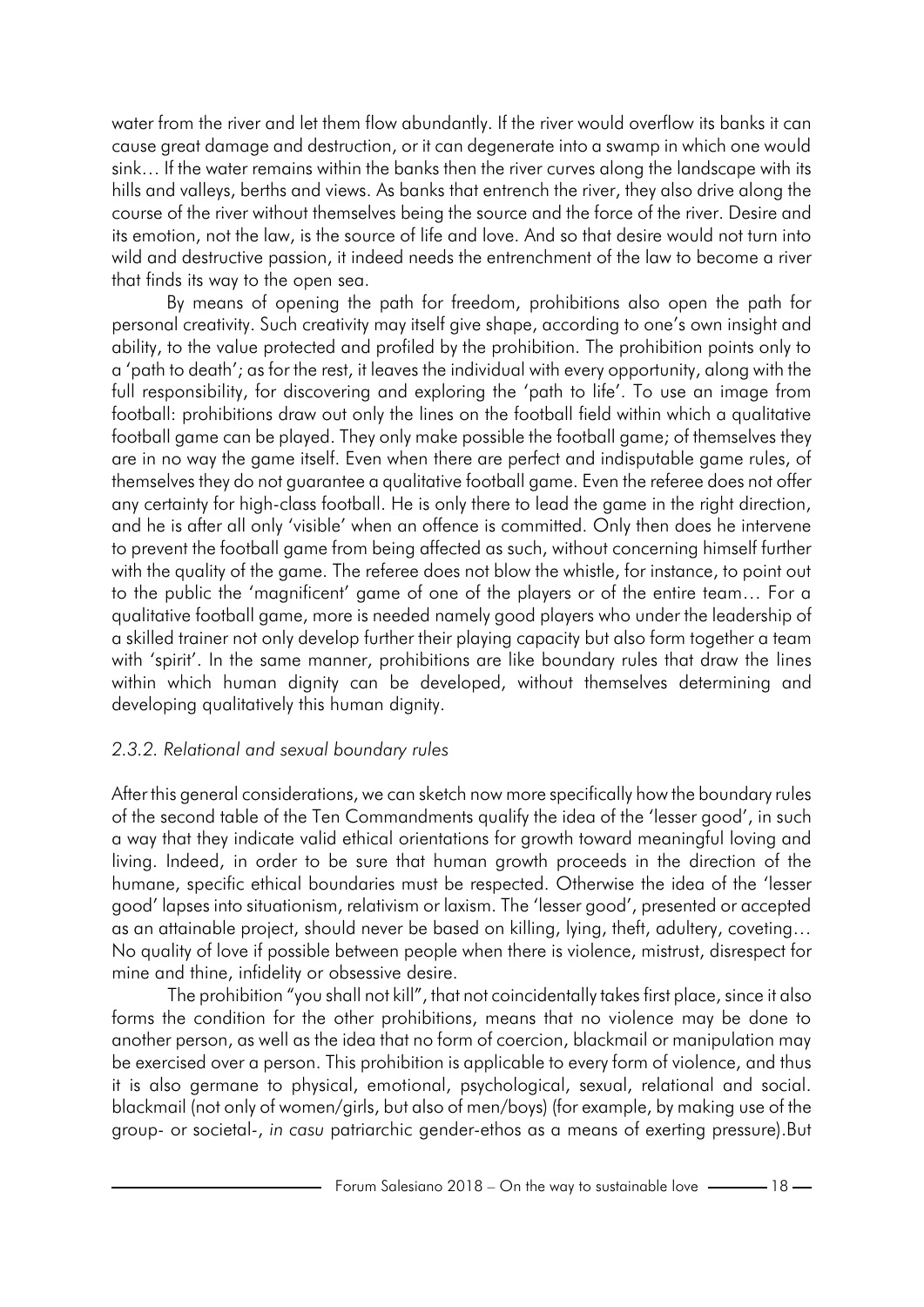beware, not only women (girls) are victims of sexual coercion or blackmailing, but also men (boys), even if the majority of the victims are female persons. Hence, forms of sexual abuse like rape, incest, paedophilia, or sexual contact or 'erotic interaction' without the consent of one of the parties involved, are totally unacceptable. We think of the still too much much denied or relativized phenomenon of 'date rape'. Date rape specifically refers to a rape in which there was some sort of romantic or erotic 'approach' between two persons. Date rape is particularly prevalent on college campuses, in nightlife, on music festivals and other mass events,<sup>2</sup> where it more easily occurs in situations involving alcohol or other stimulants and drugs, which may facilitate the execution of 'drug-facilitated sexual assault' (DFSA). In no way should a person force another to have sex, or to 'tolerate' and 'accept' any form of sex-talkintimidation or of bodily-erotic interaction. That means, to be clear and to avoid any kind of ambiguity, that every form of sexual intimidation, harassment and abuse, accompanied in fact always with power abuse, is absolutely objectionable. By not 'killing' (blackmailing, abusing, violating…) space is created for qualitative loving, without normatively filling how this should be. There is space contained in the glass that is not yet filled up. Nevertheless, the space at the top is necessary to prevent everything from being spilled. It is up to the couple to discover together within the space created what are now the positive signals and forms of that respectful tenderness that benefits them. To fill up the glass is not only not doing something, but also doing something concrete. For this concrete action, one cannot rely on the prohibition, however. For that purpose, one must appeal entirely to inspiring and attractive examples of 'other people', especially of the previous generations, and to the capabilities and achievements of one's own creative freedom in order to design forms of nonviolent proximity in a creative and substantial way, inspired by concrete examples, not to be understood as normative but as attractive models of life and loving: "Examples speak louder than words". Therefore we need 'moral communities', where the good is lived and show its 'beauty' (cf. the traditional adage: 'Bonun et pulchrum convertuntur").

Concretely, this implies the challenge of dynamically interpreting and filling in the 'quality of presence'. And this is applicable to all intimate relationships, whether they are temporary or steady, are heterosexual or homosexual in nature, marital or non-marital.

The second prohibition, 'you shall not lie', speaks out against telling untruths and lying to people, thereby deceiving them. It implies the rejection of every form of falsehood, untrustworthiness and suspicion. Formulated positively, the prohibition of speaking falsehood articulates the fundamental attitude of 'being-honest' as an appeal to genuineness and truthfulness. The prohibition 'you shall not lie' states, in other words, only the minimal condition for truthfulness a<sup>2</sup>nd thus rather rests on the level of the confrontation, in such a way that freedom is not curbed, but rather is stimulated to develop a 'culture of mutual trust, reliability and authenticity. On the level of the experience of relationships, the prohibition of insincerity requires a special attention for the trueness of expressions, for the genuineness of what one says, communicates and does. This implies, first of all, the summons to learn to express feelings, and not to bury them or repress them. It likewise implies the invitation to express these feelings as honestly as possible, meaning to say to express them in agreement with one's own thinking, feeling and being as much as possible. This requires a commitment for a 'culture of righteousness and authenticity', which must be developed by the person

 $^2$  'Plan International' discovered that one of six girls is harassed on festivals. But also 12 percent of the boys are confronted with unacceptable, transboundary sexual behavior.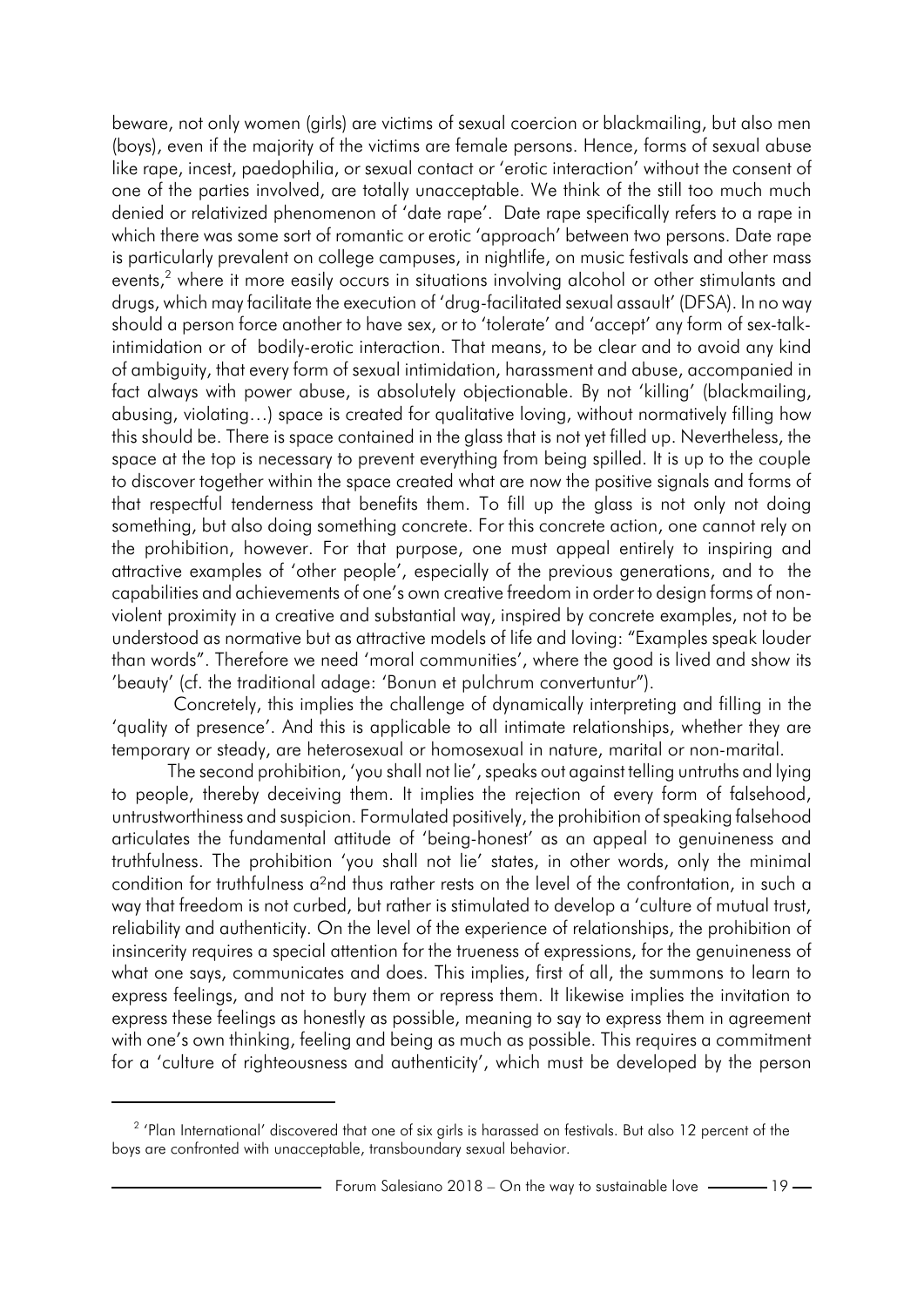involved in their mutual relationships in a creative way and with 'Fingerspitzengefühl' (careful sensitivity). This appeal to authenticity does not mean, however, that one must always say directly and brutally what is on one's mind. Trueness and transparency are also an art, namely the art of estimating whereby one looks for the right moment and the right circumstances, the right tone and rendition. It is an entire challenge to find a dynamic balance between directness (saying everything always and immediately) and carefulness (taking into account each other's uniqueness and vulnerability). Brutality and roughness can make it impossible for the other to listen, with the risk that a dialogue of the deaf ensues with mutual recriminations or sulky silence. In this regard, the prohibition against lying is not only about speaking the truth or an untruth but also about communication or the way in which truth is communicated. The communication must be reliable but also considerate.

The prohibition 'you shall not steal' formulates the condition for a fundamental attitude of respect for the property of the other and for the 'mine and thine', for each person's property and for each person's unique characteristics in relational and social intercourse. One may not absorb everything of the other, but must have respect for the contribution and the uniqueness of the other. Indeed, a relationship rests on the reciprocity and equality of persons whereby each one may contribute from one's own resources. In the area of relationships between intimate partners, the prohibition on 'theft' creates the conditions for the respect of 'mine and thine', again without filling this in concretely in terms of its content. 'You shall not steal' protects as a 'condition' the culture of difference, of the recognition and establishment of not being the same, and yet being equal. A loving relationship should avoid all subordination without recognition of diversity. This 'culture of difference' has to be based on equality, not to pervert into a violent or abusive relationship. This principe or norm of equality – equal treatment – rejects all double relational and sexual standards, which discriminate against certain persons, sexes or groups to the advantage of others. Therefore, there can be no separate relational and sexual ethics for men (boys) and another for women (girls) by means of which men for example would have easier and more access to sexual fulfilment than women, an this on the basis of one or the other so-called female 'inferiority'. From a minimal interpretation of our human-Christian view on humane sexuality, justice and equality therefore become the most important bottom line for a meaningful experience of sexuality, taking into account the gender and personal difference of partners. These minimum values should not be lacking in any sexual experience if it wants to be worthy of human dignity, whatever the nature and condition of the persons, the partners or the relationship may be.

The prohibition 'You shall not commit adultery' finally formulates in a negative way what is not permitted in a sexual relationship. It is the most specific rule of the four prohibitions discussed, precisely because – in contrast to the three other prohibitions – it deals with the area of sex. The term 'adultery' evokes two aspects: on the one hand, a sexual significance that puts emphasis on sexual deception; on the other, a legal-institutional significance that lays emphasis on the breaking of the exclusive bond of marriage. In our reflection we pay attention especially to the experiential aspect of sexual infidelity or 'cheating'. Thus space can be kept open to apply the prohibition not only to heterosexual but also to homosexual relationships. It would be a notable form of discrimination to develop a different and thus 'inferior' or inconsistent ethics with regard to gays and lesbians than for man and woman. Behind the negative formulation of the prohibition of 'cheating' and adultery, hides the positive fundamental attitude of 'you must be faithful'. Only the essence,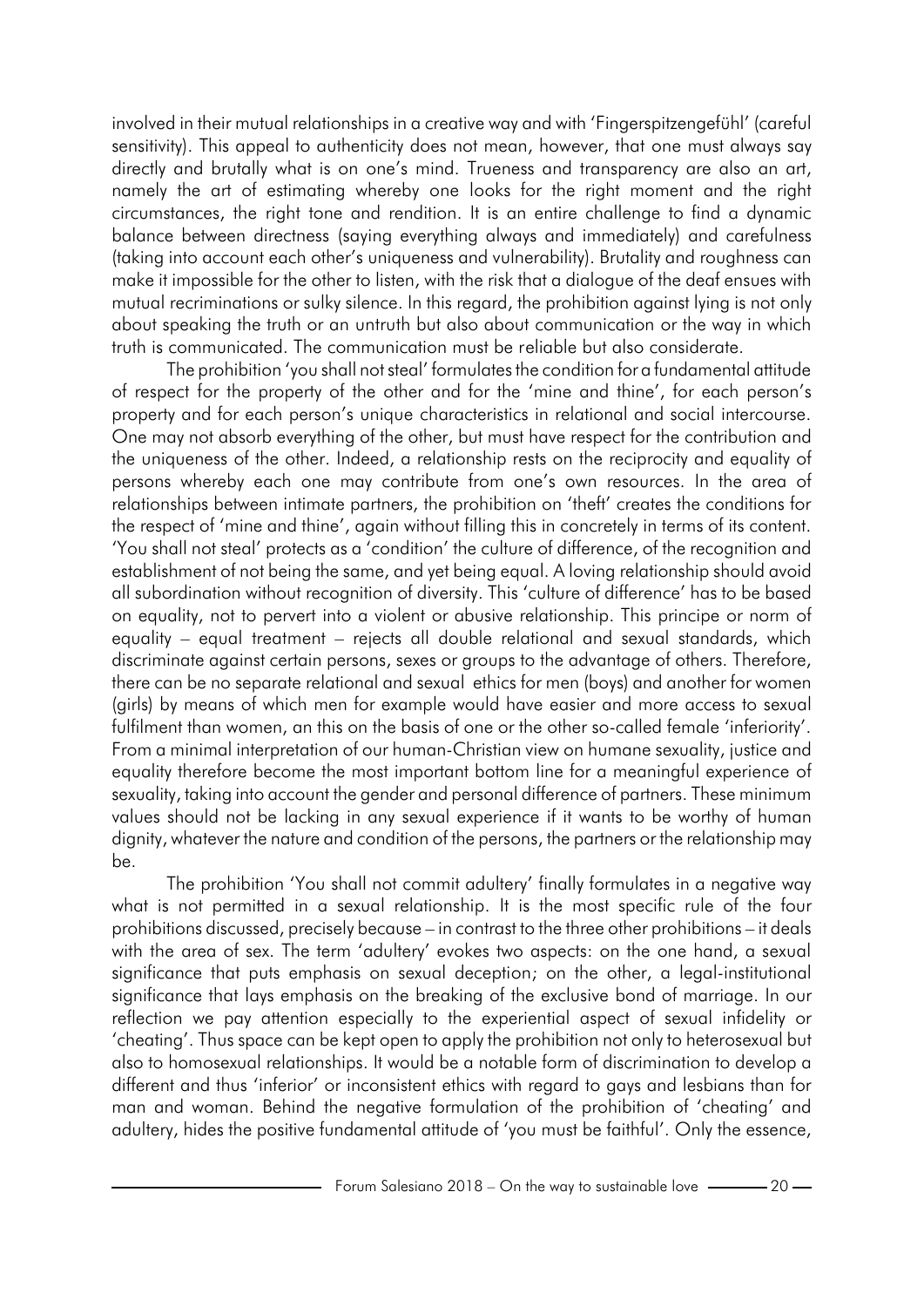the bottom-line, the minimum condition is implied by the prohibition and posed as obligatory. Infidelity, however, should not be understood only in a sexual, but equally and first of all in a relational manner. There are numerous forms of relational infidelity possible: one can neglect the other, no longer give priority to the other, treat the other with indifference, and so forth. Just like the other previous prohibitions, this prohibition thus protects only the 'condition' for fidelity, which precedes the experience of faithfulness itself, without in any way further prescribing what one indeed must do in order to be really faithful. What the concrete shape of a good sexual and relational life as a culture of fidelity consists in is not – fortunately – normatively stipulated by the prohibition. What is mentioned is only that one should *not* commit the 'act' of adultery, and not which erotic and sexual 'act' one must indeed perform. It is the task of the couple to discover this for themselves. In other words, it is left to both partners, but an appeal is truly made to both to find out that culture of sexual and relational trust and to unfold it with much pleasure. After all, the challenge is not only to find out, but also to discover, to invent, to explore and to grow. Here, persons may and must be creative in order to give dynamic and meaningful shape to a faithful sexual relationship. Finally, this sexually qualified prohibition presupposes the previous prohibitions as essential for its realization. The preceding prohibitions count as conditions for an exclusive, faithful sexual partner relationship. When partners do not kill each other or do not exercise any violence or force against each other, when they do not lie to each other, when they do not steal the other's uniqueness or reduce the other to oneself, *and* when they do not commit adultery, then it is up to them to develop resourcefully – literally *'mit Lust und Liebe*' – a culture of faithful sexual relationship. Then all the rest still remains to be done, and this accrues to them and no one else: it is given to them 'freely and generously' as a task and an opportunity.

The narrative of the rich young man lacks the literal reference to the last prohibition of the Ten Commandments as it is worded in Exodus and Deuteronomy: "You shall not covet ... anything that belongs to your neighbour" (Ex 20,17; Dt 5,21). And yet the prohibition is not entirely absent, just as elsewhere in the Gospels it is not missing in Jesus (cf. Mt 15,18- 20; Lk 6,45). From the beginning of the narrative, mention is already made of the desire of the rich young man for a full life. This prohibition is no longer about a behavioral norm but aout that which precedes acting, namely the mainspring and the inspiration of action. There are no four violations or sins (cf. also Am 2:6-8), there is but one form of evil: derailed desire. In this regard we can call the last prohibition the 'soul' of the entire second tablet and thus the inner-side and the capstone of all preceding prohibitions. After all, it is no longer about a particular behavior, but about the heart and the guts or viscera of the person, namely about the relationship to one's desires, one's dedication and passion. This means that the prohibition is not simply about desire in and of itself. There is no human creativity and love with drive and desire. Existentially speaking, a person without desire is dead, even though one still lives. This positive affirmation of desire must not hide the risk of desire as 'totalizing'. Therefore the last prohibition of the second tablet forbids us from appropriating that which does not belong to us: the house, the field, the cattle, the slave, the wife… of our neighbour. This reveals the possessive urge of desire. Think of the expression: 'I like you so much I can just eat you up!'. Indeed, the formulation of the last prohibition of the Decalogue has to do with desire for the other in order to eat up the other (to absorb, to possess, to dominate). 'To eat up' means to annul the difference between me and the other. That which one eats becomes oneself, so that the other disappears in me, becomes a part of me. Then the other stops being an 'other-in front of-me'. To eat up the other is to destroy the other as other. And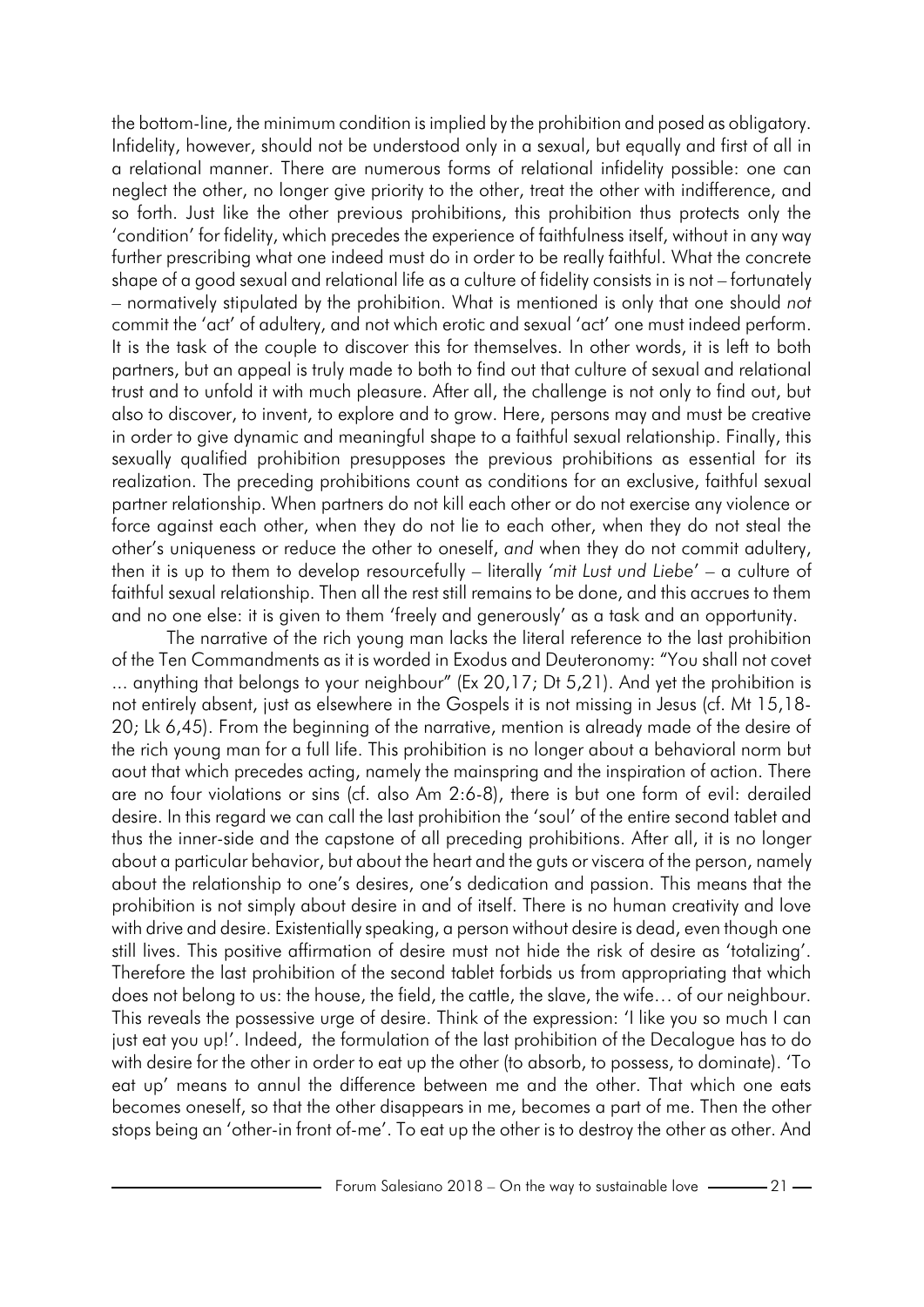thereby the other is deprived of the 'word', meaning to say deprived of speech as selfexpression, as the articulation of their otherness. The prohibition against covetousness not only sets boundaries on desire – desire that is left to itself, that wants everything altogether and thus also wants the other 'for oneself' – it likewise questions that covetousness. This crisis of possessive desire makes possible that the other is acknowledged as other. The humanism of the Ten Commandments is, in other words, the humanism of the other person that should never be gobbled up nor assimilated. Desiring that which belongs to the other – possessive desire – leads to destroying, denying, disdaining the other (murder); it leads to cheating the other, both by untruthfulness as well as by unfaithfulness; it leads to stealing from the other, whereby the uniqueness of the other (*and* of myself!) is annulled. Possessive desire is jealous of the other and attempts to assimilate the other so that the other not only becomes 'mine' be also becomes 'me'. I desire not only that which the other has, but also what the other is. Possessive desire destroys the irreducible otherness of the other, and thus the authentic 'faceto-face'. It is precisely in order to make possible this relationship of acknowledgement, respect and affirmation of the other that all prohibitions of the second tablet count as 'fundamental conditions for love' – this love being animated by the culture of a 'civilized desire'.

*Last but not least*, these boundary rules are applicable to all human forms of love, even intimate love: both to the conjugal covenant and to other – so called 'irregular' and 'heterodox' – intimate relationships, both to heterosexual and to homosexual marital, pre-, non- and post-marital forms of cohabitation. We called this above a 'consistent relational and sexual ethics' in the sense that all who, on the basis of personal conviction or as a consequence of certain external or internal circumstances, enter into one or other form of intimate relationship are called to develop this relationship as humanly as possible. For that purpose, the five prohibitions of the second table of the Ten Commandments offer an inspiring framework, which we now synthesize. 'You shall not kill' states that no dignified intimate relationship is possible when partners inflict violence and power abuse – in whatever form – on each other. 'You shall not lie' makes it clear that a loving intimate relationship cannot be based on dishonesty, untruthfulness and inauthentic communication. 'You shall not steal' means that partners should not reduce the other to oneself nor should they dissolve their mutual differences in fusionality, which likewise is a form of violence. 'You shall not commit adultery' forbids sexual – and also other forms of – infidelity. Last but not least, 'You shall not covet anything that belongs to the other", forbids in a synthetic and inclusive way every form of possessive and abusive desire. And since these are not about commandments but prohibitions, that only indicate the bottom line or the conditions for love without establishing further the qualitative content of that love, the creative freedom of the partners are challenged to develop for themselves, moved by a 'pure heart' (Mt 5,18; Ps 24,4), the fullness of love and find inspiration in the experiences and examples of others, individually and in the context of communities of participation.

### *2.4. Some guidelines for relational and sexual growth among young people*

The prohibitions of the second table of the Ten Commandments open the perspective on a qualitative growth towards 'sustainable love and sexuality'. We try now to sketch some guidelines to 'help' and 'provoke' young people in their actual and *de facto* sexual relationship trials (without presenting them as the 'ideal'!). We see it as a by mercy inspired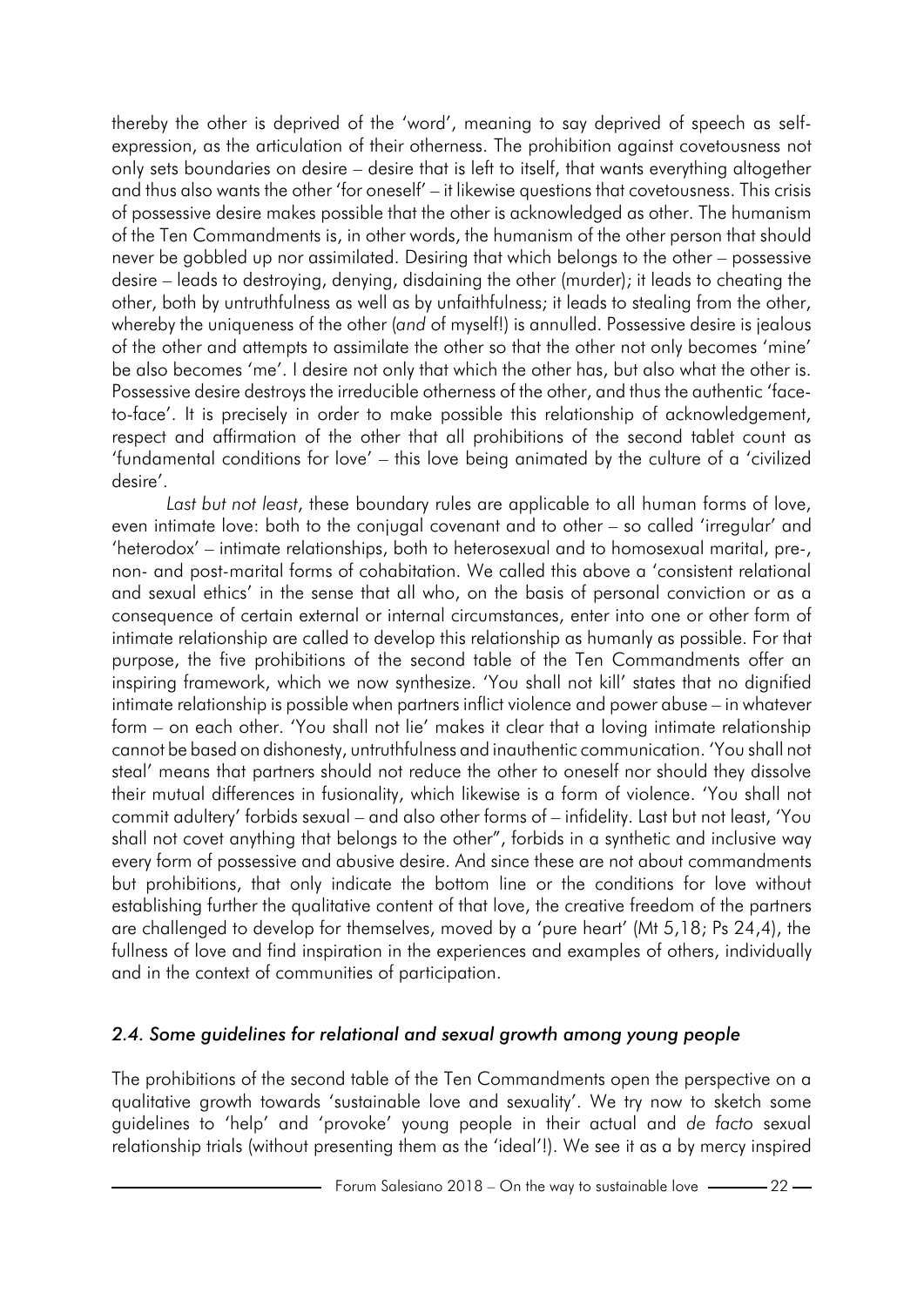task of Christian sex education to also stimulate young people a qualitative deepening and broadening of their (provisional, exploring) relational and sexual 'experiences'. First we sketch the different types of intimate sexual behavior among adolescents. Second we outline the minimal condition for initiating a sexual relationship (as elements to confront young people with). And thirdly we try to formulate some qualitative challenges for growth 'on the way'.

Even if in reality we cannot separate the different typs of sexual behavior among young people, it is helpful to distinguish the different types, because of our inductive growthapproach, taking serious the real reality.

First of all, one can speak of casual sex where the momentary genital experience takes centre stage, detached from or performed only within a minimal relational context. We can also call this detached or occasional sexual contacts insofar as they are characterized by momentary interaction and a body cult where immediate feeling, enjoyment and experience are the main focus. What is notable is that young people who turn to such sexual 'experiences' often make a clear distinction between occasional or transient sex partners and real friends with whom one does not have sex. The latter are there for friendship – to exchange feelings and experiences, and mutual understanding.

For a second group, intimate sexual behavior is embedded in a more and more pronounced form of relationship, one that is not without quality but continues to bear, nonetheless, a temporary character. The perspective towards the future is not a priori excluded, but neither is it included; it is rather left in the middle. Insofar as this form of relationship represents a kind of in-between form between 'detached' and 'stable', we speak of a 'semi-detached' relationship where the accent rather lies on the 'detached' than the 'stable'.

Then again, intimate sexual behavior within semi-detached forms of relationships must be distinguished from – and this not only factually-sociologically but also ethically and educationally – the sexual intimacy within a stable relationship with a more or less outspoken outspoken future prospect or a steady relationship in the strict sense of the term (an engagement 'for better and worse' is considered as desirable, possible and not excluded, but not yet 'claiming' or 'demanding'…).

Let us now formulate some basic ethical 'playing rules' and orientations to start a sexual relationship – knowing that many young adolescents engage in sexual relationship without much thinking, overwhelmed as they are by the 'erotic attraction' or 'falling in love'.

First of all, entering into a sexual relationship should take place in all freedom. From an ethical perspective, it is utterly impermissible that it would be enforced or imposed in one way or the other, i.e. by one or the other form of individual or social pressure, blackmail or violence.

Moreover, the step towards sexual relationship should not only be based on the necessary external freedom but also on the sufficient internal freedom of the partners themselves. If entrance into a sexual relationship flows too much from a strong sexualemotional impulse, there is a very real chance that the necessary distance and reflection for a real personal decision would be lacking.

The rule of equality also requires that the decision for sexual contact would be a dialogical decision. This implies that there should always be a certain time between the upcoming and growing longing for sexual contact and the decision, not only from the separate individuals but also from both of them together, after they have taken the time for thoughtful consideration.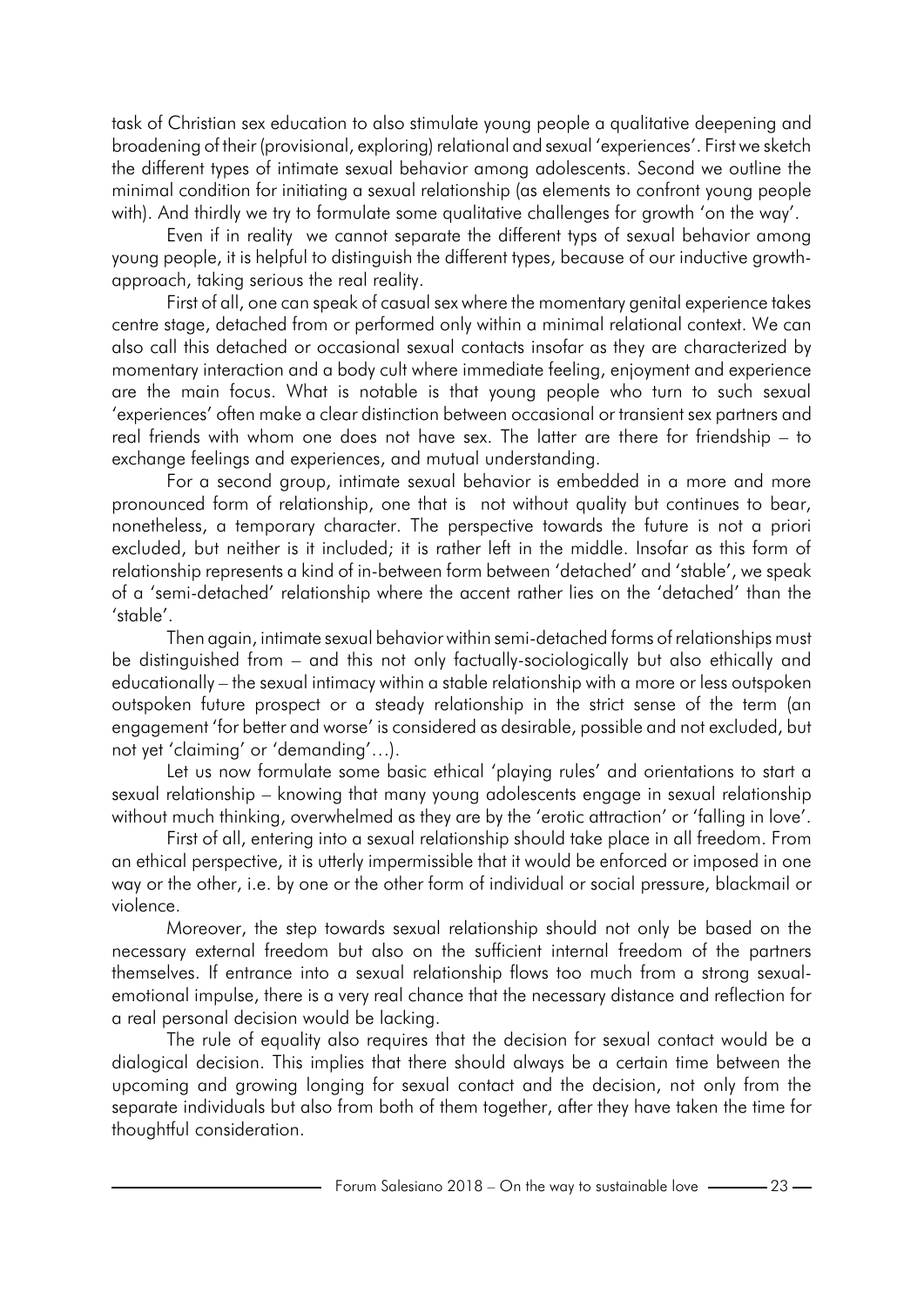Fourthly, it is desirable that the step towards sexual contact would be at least preceded by a certain relational quality. By this we mean: mutual affection, most preferably with a prospect for some future at least (in contrast to the 'one night stand'). Mere emotional attraction and romantic love is not enough; a personal involvement is required that has already withstood some test of time and reality. This implies the invitation to learn the art 'going beyond the immediate satisfaction', that means to postpone and to learn to wait, and to have the courage to expect this waiting also from the partner, to make possible 'growing by and in longing' .

This minimal conditions to initiate a sexual relationship prevent "to use other persons as an means of fulfilling the own needs or limitations" (AL 283).

However, not only are there a minimal ethical 'requirements' applicable to starting a sexual relationship. We should also formulate a number of growth-orientations to make possible 'provisory' sexual relationship to grow in quality, namely in the direction of 'covenantal love of friendship'.

First, the rule of freedom applies not only for the beginning, but also for the continuation and the possible ending of the sexual relationship. Freedom of assent should be hindered or made impossible neither in the start nor in the continuation of a sexual relationship. No contradiction should arise between the noncommittal or temporary character of the loose or semi-detached sexual relationship, on the one hand, and the claim one often tries to impose on the partner and the relationship precisely via the sexual intimacy, on the other. Sexual intimacy as such grants no 'rights' for the future.

Then, a growth ethics approach to factual sexual relational behavior among young people requires that they also work on the quality of their relationship itself. At this, we introduce the 'goal to strive for' or the 'end norm' of loving as a quality of presence, as a springboard for the future – eventually for a qualitative future together. This means, among others, that mere emotional intimacy should be transcended by a certain commitment and awareness of mutual responsibility. This implies the conscious will to work on the broadening and the deepening of the relationship: to grow in knowledge of each other, to learn to give and to receive to and from each other, to be worth each other's trust, to show respect towards each other's feelings and sensitivities, to overcome possessive jealousy so that each one has enough space to be oneself, not to attack the partner 'below the belt' nor ridicule in the presence of others, to become free to be able to express feelings and opinions in all honesty, to show interest for each other's fields of interest, to learn 'to negotiate' concessions as two independent persons, to learn to dialogue about the way in which tensions and conflicts are dealt with, and so on.

The growth-imperative to work on the quality of the relationship also implies the appeal to work on the sexual dimension of the relationship. With this, the criterion of authenticity stands central, with the summons to strive for as much expressive quality as possible, taking into account the opportunities and mishaps of the situation and the nature of the relationship. This can be expressed in a number of questions, intended as guidelines. Is the erotic and sexual behavior integrated in the relationship? Or is the relationship as such dominated and consumed by the sexual that the relationship stands in function of the sexual? Are the two too obsessed with each other because of the sex that they lose the necessary distance, privacy and freedom towards each other? In other words, how is the sexual experience related to the relationship? Is the sexual experienced in a growing way from an equally growing quality of relationship, and also as a contribution to the relational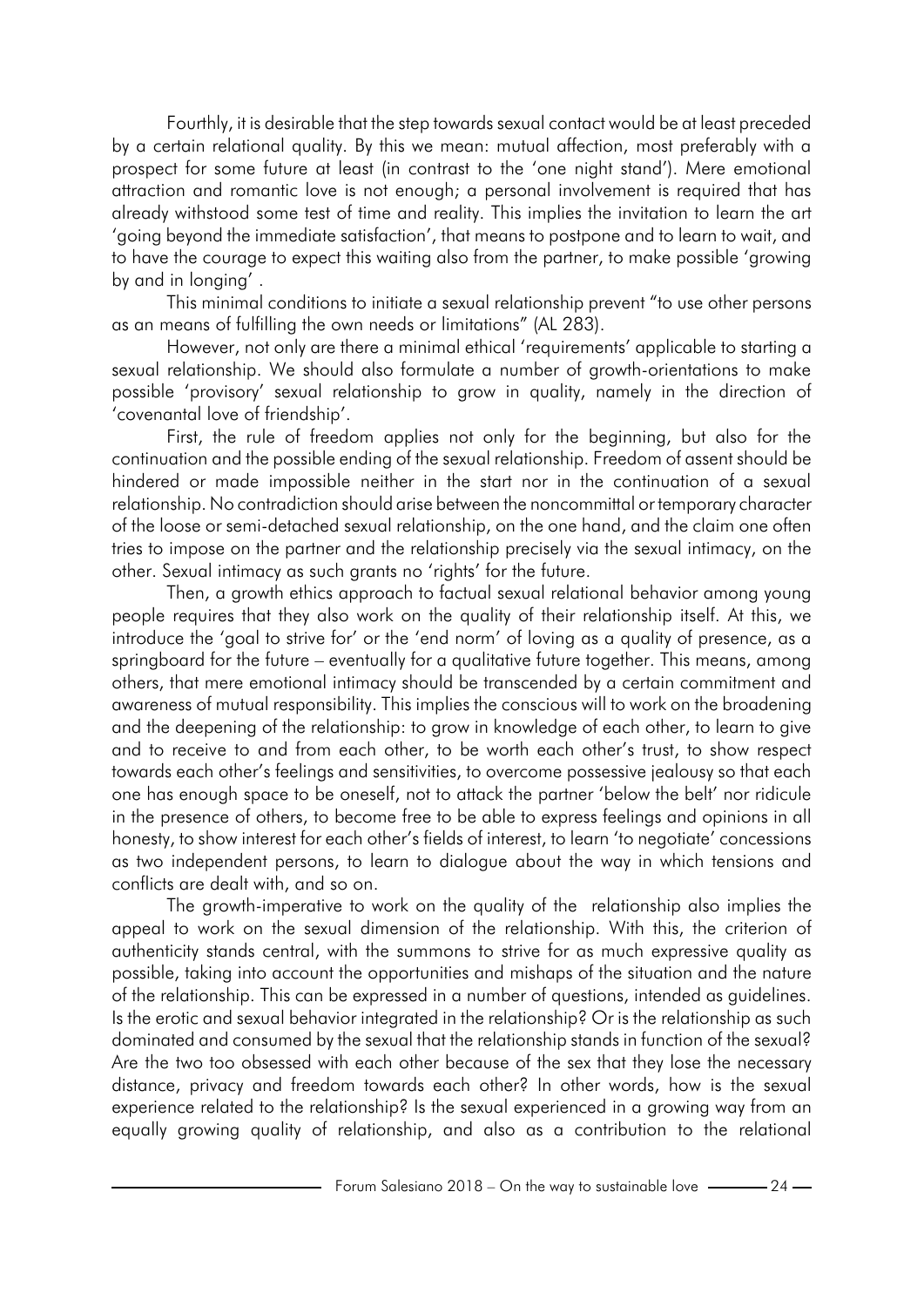tenderness? Other questions involve the quality of the sexual experience itself. Is 'sex' considered a right that one has over the other from the moment that the sexual relationship began? Who 'asks' ('demands') sexual contact and who 'gives in'? Is it always the same one who asks and the same one who gives in? Or does a mutuality of longings grow slowly, listening to each other and taking each other into account on an erotic and sexual level? Does one one-sidedly concentrate on the coital in the sexual experience or does the 'inbetween-area' of the non-coital erotic expressions also receive sufficient time and opportunity? Or in the won words of Pope Francis: "The important thing is to teach them sensitivity to different expressions of love, mutual concern and care, loving respect and deeply meaningful communication" (AL 283).

Last but not least, because the sexual and erotic passion has to be integrated and humanized in and through the covenantal love of friendship – "an 'affective union', spiritual and sacrificial, which combines the warmth of friendship and erotic passion" (AL 120), a Christian inspired relational sex education has to 'assist' and to 'stimulate', literally to 'provoke' – call forward - children and young people to develop group socializing and camaraderie, and particularly the art of friendship as a 'school of love'. 'Friendship is the height of affective maturation and differs from mere camaraderie by its interior dimension, by communication which allows and fosters true communion, by its reciprocal generosity and its stability. Education for friendship can become a factor of extraordinary importance in the making of the personality in its individual and social dimensions. "Friendship is the height of affective maturation and differs from mere camaraderie by its interior dimension, by communication which allows and fosters true communion, by its reciprocal generosity and its stability. Education for friendship can become a factor of extraordinary importance in the making of the personality in its individual and social dimensions. The bonds of friendship which unite the young of both sexes contribute both to understanding and to reciprocal respect when they are maintained within the limits of normal affective expression" (Congregation for Catholic Education, *Educational Guidance in human love: Outlinesfor sex education*, Rome, 1 November 1983, n° 92-93).

### *Conclusion: Growth ethics as ethics of mercy and redemption*

Let us conclude by pointing to the theological foundation of the ethics of growth and gradualness, as we have presented it briefly. Central to the Gospel message is the proclamation of God's mercy, and from that flows forth the forgiveness of sins. People are not angels, but vulnerable and often injured creatures, prone to failure and sin, successful in many things except in complying with the 'measure of Christ', that is, with the ethical demands of evangelical radicalism. We are called to discipleship in Christ and thus to meaningful living and loving. But we often fall short, not only through incapacity, inadequacy and failure, but also through negligence, guilty omission, pride, and lazy or bad will. Not only are we finite beings, who fail or commit mistakes, but we are also 'poor sinners'. That is why we are in need of mercy and forgiveness in order to find once again 'the way towards the light' after our failures and sins. But more is needed. Mercy is needed not only 'after' ethics, but also 'in' ethics itself. For this reason, the growth-ethics sketched seeks to be an 'ethics of mercy', in line with what Pope Francis in *Evangelii Gaudium* proffers as the 'gospel of mercy', which "understands, assists and promotes" people on their way (nr. 179). Without ceasing to be a 'pro-vocative' prophetic ethics, this ethics of mercy intends at the same time to be a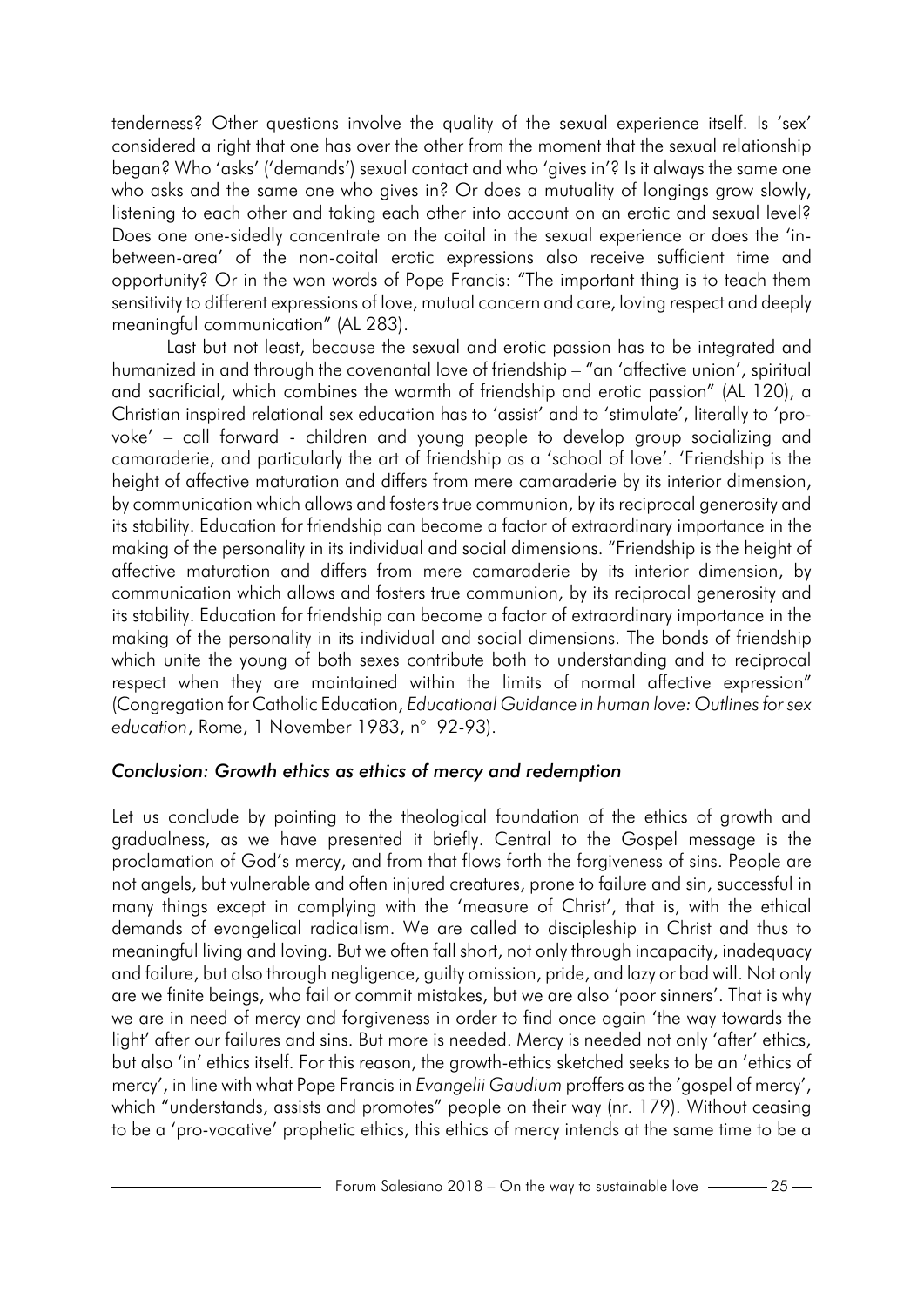form of redemption, as an expression of the 'divine pedagogy' (AL 207), turning with love – mercy and discernment – to those who participate in their lives in an imperfect manner, to encourage them to do good as much as possible (AL 78). An 'ethics of mercy and discernment' desires to be near people in their imperfection and brokenness, or in their provisory interim stage of life (as it is the case for adolescents) so that they are healed of their alienations. This makes it possible to discern and appeal to the 'seeds of growth' in them, also improving some positive elements in their life circumstances. That these 'seeds of growth,' as sensitivity to meaningful living and loving, are always present, however precarious and injured people may be, is a form of 'hope against all hope' that is anchored in the faith and conviction that Jesus is our Redeemer. To be redeemed means that freedom is again gifted back to itself. Redemption is the rebirth of freedom into a real freedom so that human persons are again capable of, or are enabled to grow towards, the ethical good and the meaningful, *in casu* integral love of friendship.

#### *Digestive A mountain hike*

*To conclude with a 'digestive', I would like to make use of a dream of Don Bosco, which I revise a bit as a kind of 'midrashic narrayive' hopefully without doing it too much injustice. By doing so, I would like to introduce once again in a different way what I mean with a realistic growth ethics that in the Christian perspective is an ethics of mercy and discernment, and thus a particular modality of ethics of liberation. Both the perspective of the desirable or the meaningful,*

*as well as what is most possible and attainable are kept in mutual tension. Ethics and education (and pastoral work) can be described as a mountain hike: not remaining indecisively non-committal or merely fretting and fuming, but to go on a hike, not just wherever but with a prospect before you, a goal that is well worth it. Going along life's way is not an aimless wandering about but having a horizon - literally a 'panoramic view' - before you that not only reaches farther but also higher and invites you to go to the top. A dynamic life is constantly aiming for the top. Sometimes it is fairly visible, sometimes not, but the top is always there. There is always the prospect*

 *or the goal commandment ('Zielgebot') of the meaningful.*

*To successfully accomplish a mountain hike one needs a guide or a map. These are the fundamental values and norms that indicate direction like a compass. Just think of nonviolence ('you shall not kill'), mutual equality ('you shall not steal'), trust and tenderness ('you shall not commit adultery'), authenticity ('you shall not bear false witness'). But you also need equipment and an outfit: thick-soled boots, two pairs of woolen socks, a backpack with provisions, eye protection against the cold,*

 *sunglasses against bright light, a traveling stick, and so on.*

*Upon departure, it turns out that a number of young people do not see the top. For them, it is hidden in the mist. Others think that the top or the meaningful is somewhere else and therefore have a different view regarding the way to the top. Moreover, there are young people who have good intentions, but have no boots or have only one pair of socks or too little substantial provisions. These are young people who because of circumstances are not always well-equipped in life.*